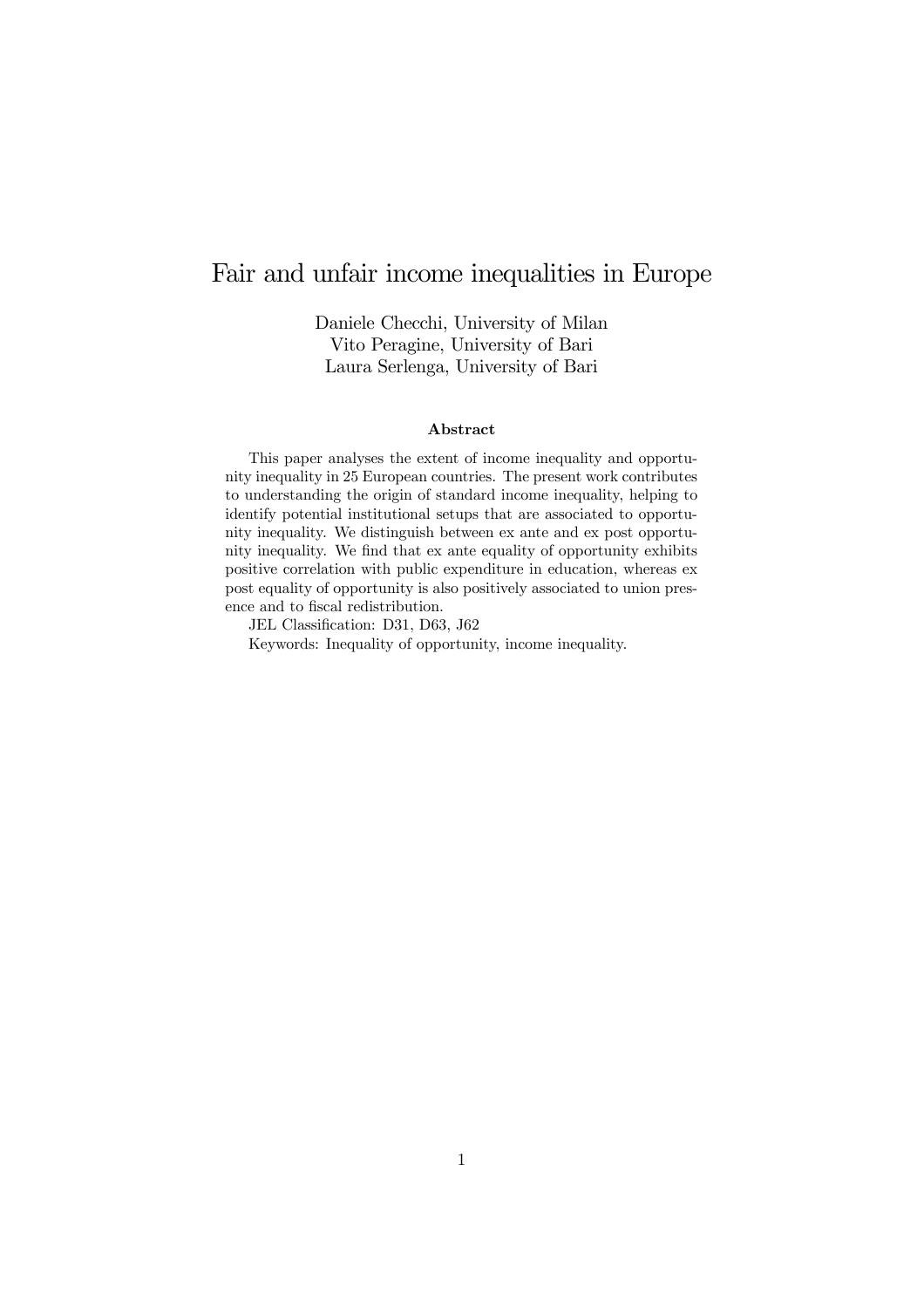### 1 Introduction

In this paper we propose a methodology to measure the degree of inequality of opportunities and to decompose overall income inequality into two components: unfair inequalities, i.e., income inequality due to initial and exogenous circumstances and fair inequalities, i.e., income inequality due to individual effort and responsibility. We then apply this methodology to measure inequalities in 25 European countries and make an attempt to correlate the extent of opportunity inequality to institutional aspects of such countries.

Measuring the degree of inequality of opportunity is interesting per se, if one believes that "levelling the playing field", rather than equalizing the final results, is the objective of a "just society". This position has been put forward in the last decades by philosophers such as Dworkin (1981a,b), Arneson (1989), Cohen (1989) and by economists such as Roemer (1993, 1998) and Fleurbaey (1995, 2008). These authors have defended the idea that differences in outcomes due to exogenous circumstances are ethically unacceptable and should be compensated (Compensation Principle); while differences due to effort are to be considered ethically acceptable and do not need any intervention  $(Reward Principle<sup>1</sup>)$ .

In addition to normative reasons, the evidence we propose can have an important instrumental value. First, social attitudes towards redistributive policies may be affected by the knowledge, or the perception, of the origin of income inequalities (Alesina and La Ferrara, 2005): existing surveys show that most people judge income inequalities arising from different levels of effort as less objectionable than those due to exogenous circumstances as race, family origin, etc.. Hence, by showing that a large amount of existing inequalities is due to unequal ex-ante opportunities may increase the support for redistributive policies. Second, opportunity inequality, rather than income inequality, can be strongly related to aggregate economic performance: it has been suggested (Bourguignon et al. 2007 and World Bank, 2006) that the existence of strong and persistent inequalities in the initial opportunities open to individuals can generate true inequality traps that represent severe constraints to future perspectives of growth of an economy, by preventing entire groups from participation into economic and social life<sup>2</sup>. Finally, the analysis of opportunity inequality might help to understand the generation of income inequality and to identify the priorities of public intervention: the knowledge of the factors explaining income inequality can help to identify the more deprived groups in a society, thereby revealing new points of emphasis in social and redistributive policies.

<sup>&</sup>lt;sup>1</sup>We refer here to the utilitarian version of the reward principle. A different "liberal" version could also be formulated (see Fleurbaey 2008).

<sup>2</sup> Indeed, an empirical analysis of the relation between opportunity inequality and growth is an interesting task for future research.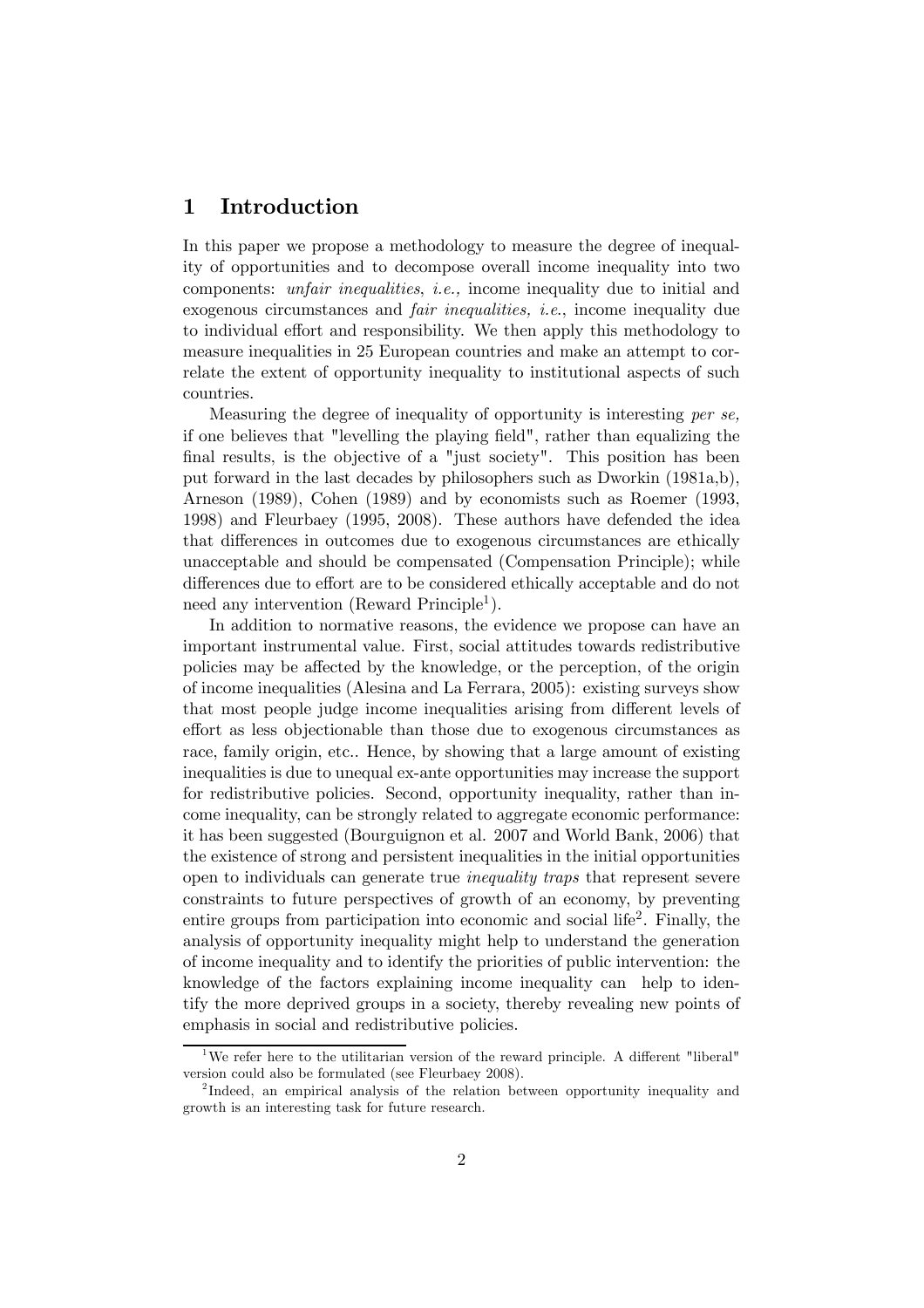For example, two countries A and B may exhibit the same level of overall income inequality and still being in need of very different public interventions if in one country there is a much larger fraction of inequality attributable to, say, ethnic or gender factors. While in the first case income redistribution, via the tax system, and universal social protection may be the adequate policy measures, in the latter case more tailor-made, categorical interventions could be advisable.

We believe that these considerations are relevant for many European countries and for the debate on social protection and social policies in Europe. Nevertheless, the literature on the measurement of inequality of opportunity, both at the methodological and the empirical level, is still in its infancy. See among others, Bourguignon et al. (2003), Checchi and Peragine (2009), Dardanoni et al. (2006), Ferreira and Gignoux (2008), Lefranc et al. (2008), Moreno-Ternero (2007), Paes de Barros et al. (2009), Peragine (2002, 2004a,b), Peragine and Serlenga (2008), Pistolesi (2009), Villar (2006), World Bank (2006). This literature has developed two main approaches to measuring opportunity inequality, namely the ex-ante and the ex-post approach. According to the ex-ante approach, there is equality of opportunity (EOp) if the set of opportunities is the same for all individuals, regardless of their circumstances. This approach consists of partitioning the population in types formed by individuals endowed with the same circumstances: the income distribution within a circumstance class is interpreted as the opportunity set open to individuals in that class. Hence, in order to measure opportunity inequality, one focuses on the inequality between types. On the other side, according to the ex-post approach, there is EOp if and only if all those who exert the same effort end out with the same outcome. This means that opportunity inequality within this approach is measured as inequality within responsibility classes, i.e. within the set of individuals at the same effort level.

These two approaches express different and sometimes conflicting views on equality of opportunity<sup>3</sup> and in fact the rankings they generate may be different. However, most of the existing empirical analysis of opportunity inequality have adopted an ex ante approach. In this paper we explore both the ex ante and the ex post approach and we offer some insights on the different results they provide. In the estimation of opportunity inequality we compare parametric models *vis a vis* with non parametric methods of decomposition. Each method has pros and cons: the non parametric models avoid the arbitrary choice of a specific functional form on the relationship between outcome, circumstances and effort; on the other hand, parametric models allow studying partial effects of circumstances on outcome, other things constant (i.e. they make it easier building and studying counterfac-

<sup>3</sup>Fleurbaey and Peragine (2009) study the clash between ex ante and ex post notions of EOp.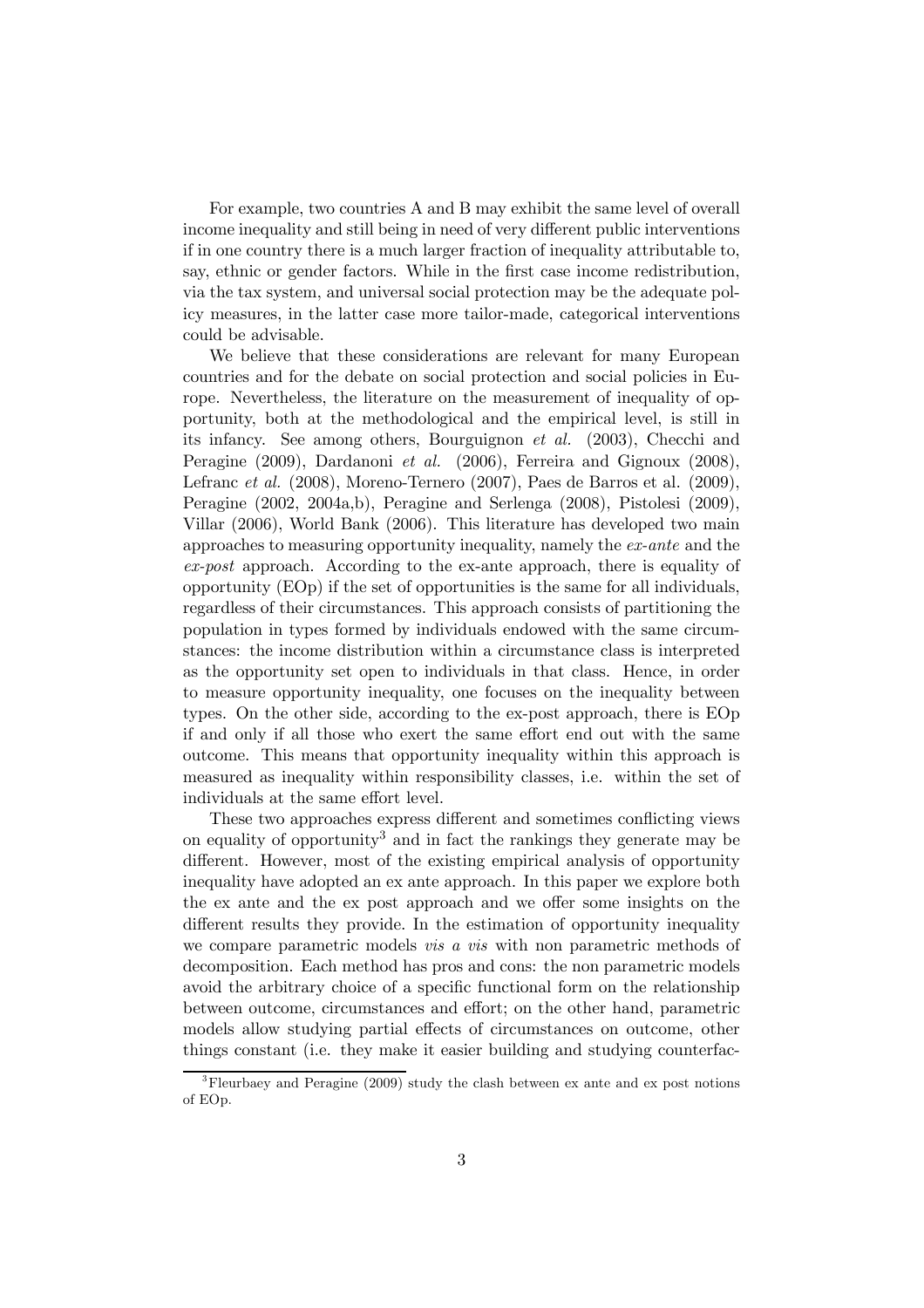tuals).

The empirical application is divided in two parts. First, we provide estimates of income inequality and opportunity inequality in 25 European countries available in the EU-SILC database. Our results show that although the expected ranking among Northern European and Mediterranean countries is generally respected, our measures of inequality of opportunities shed new light on the distributional patterns of European countries. It is possible to identify roughly three groups of countries:  $i)$  formerly centrally planned economies (Poland, Lithuania, Latvia and Estonia , plus Portugal as outlier) that reach higher levels of total inequality, and intermediate levels of opportunity inequality;  $ii)$  most of continental Europe exhibit relatively high levels of inequality of opportunity, despite moderate levels of total inequality; *iii*) the "egalitarian" countries, where both types of inequality obtain the lowest values (Nordic countries plus Slovenia and Slovak Republic).

Our results also highlight the difference between the ex ante and ex post approaches: these approaches do capture different aspects of opportunity inequality and are associated to different sets of institutions, corresponding to pre- and post-labour market entry. Existing data indicate that equality of opportunity, in the ex ante version, is positively correlated with public expenditure in education. Equality of opportunity, when measured ex post, is also positively associated to union presence and to fiscal redistribution.

The paper is organized as follows. Section 2 introduces our methodology for measuring opportunity inequality and decomposing overall income inequality. Section 3 contains our empirical analysis: the data description, the estimating procedure and the discussion of the results. Section 4 concludes with some final remarks and some directions for future research.

## 2 Measuring opportunity inequality: a simple model

Each individual in our society is completely described by a list of traits, which can be partitioned into two different classes: circumstances and effort. The first class includes traits beyond the individual responsibility, represented by a person's set of circumstances c, belonging to a finite set  $\Omega = {\bf c}_1, ..., {\bf c}_n$ . Circumstances include a vast list of income generating inputs that are out of control of the individual, like gender, age, ethnicity, region of residence or parental background. Various notions of equality of opportunity correspond to different choices of which of these variables are to be regarded as circumstances.<sup>4</sup> If the only circumstances were gender, which can only take values in the set {male, female} , and parental education, that only takes values in the set {graduate parents, non graduate parents},

<sup>&</sup>lt;sup>4</sup>Geographical differences are an example of circumstances which can either be treated as exogenously given, or under the control of an individual who may choose migration.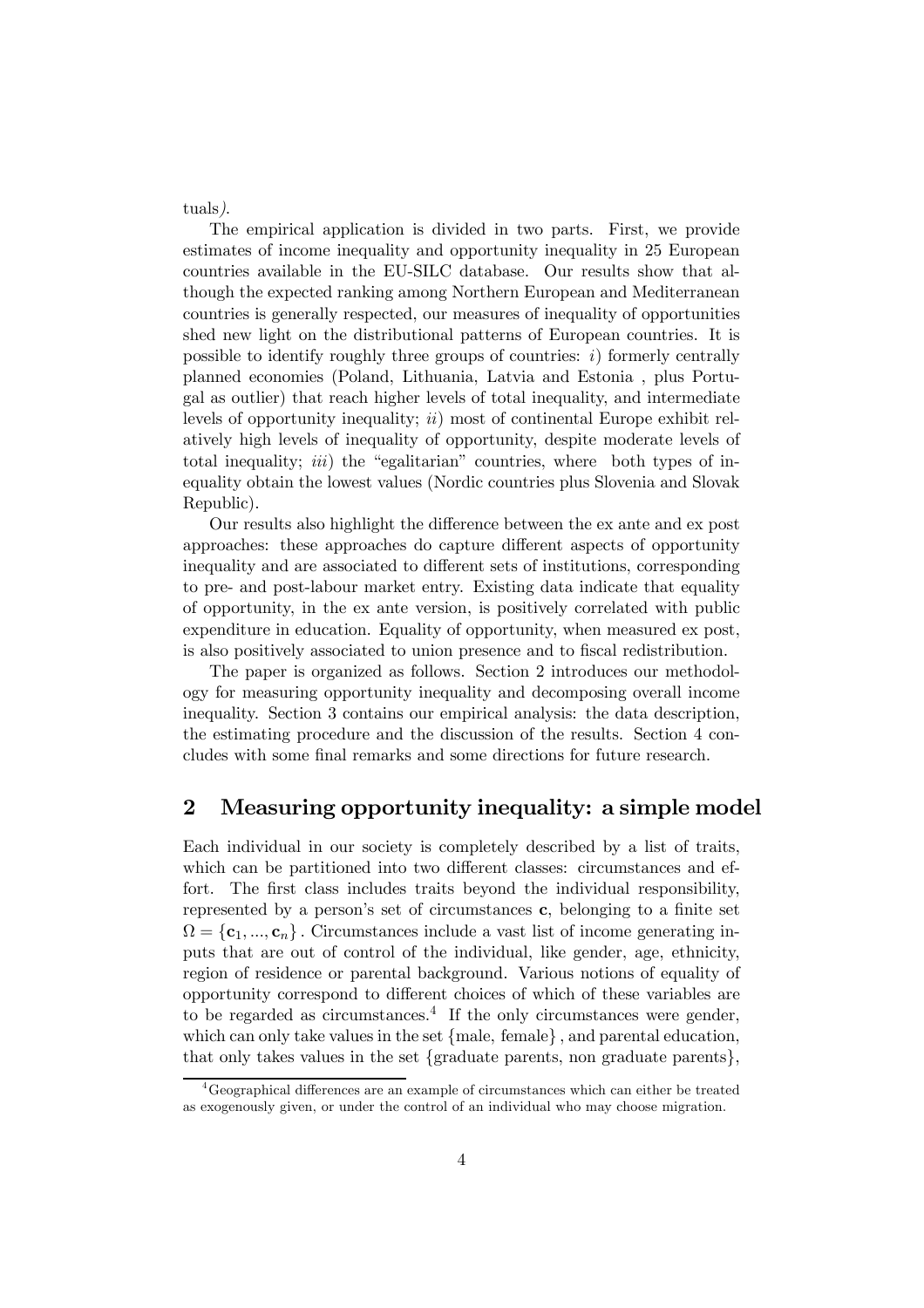then the set  $\Omega$  would be the following:  $\Omega = (\{\text{female, non graduate parents}\},\$ {female, graduate parents}, {male, non graduate parents}, {male, graduate parents}).

The second class includes factors for which the individual is fully responsible and is represented by a scalar variable, *effort*,  $e \in \Theta$ . We assume that effort is one-dimensional. It is important to remind that by effort in this paper we mean not only the extent to which a person exerts himself, but all the other background traits of the individual that might affect his success, but that are excluded from the list of circumstances. This amounts to say that any other factors, as native ability, talent, or even luck, are implicitly classified as within the sphere of individual responsibility. This assumption may lead us to overestimate the portion of inequality which is ethically acceptable, and conversely to underestimate equality of opportunity<sup>5</sup>.

Income is generated by a function  $g : \Omega \times \Theta \to \mathbb{R}_+$ , that assigns individual incomes to combinations of effort and circumstances:

$$
x = g(\mathbf{c}, e)
$$

To save notation, we may also write  $x(c, e)$  and refer to it as both the individual income and the relevant income distribution.

We assume that the function  $g$  is monotonically increasing in effort  $e$ . As for the relationship between circumstances and effort, we believe that the assumption of orthogonality between these two components would be excessively restrictive (Checchi and Peragine 2009): rather, we consider the case in which preferences are partly determined by circumstances and hence we distinguish between a direct effect of circumstances on outcomes and an indirect effect via the choice of effort.

We now consider two different partitions of the total population. First, for  $c_i \in \Omega$ , we call type i the set of individuals whose set of circumstances is  $c_i$ . The type income distribution represents the set of outcome levels which can be achieved - by exerting different degrees of effort - starting from the same circumstance  $c_i$ . That is to say, the type distribution is a representation of the opportunity set - expressed in terms of outcomes open to any individual endowed with circumstances  $c_i$ .

The second partition is based on the effort variable: for  $e \in \Theta$ , we call tranche e the set of individuals whose effort is e. However, as we are considering the case of non observability of effort, we need to deduce the degree of effort from some observable behavior. Following Roemer (1993, 1998) we say that all individuals at the  $p^{th}$  quantile of the effort distribution in their types, have tried equally hard. Given the monotonicity of the income function, this will correspond to the quantile in the income distribution of the type.

 $5$ On the effect of partial observability of the circumstances on the estimates of opportunity inequality see Luongo and Peragine (2009).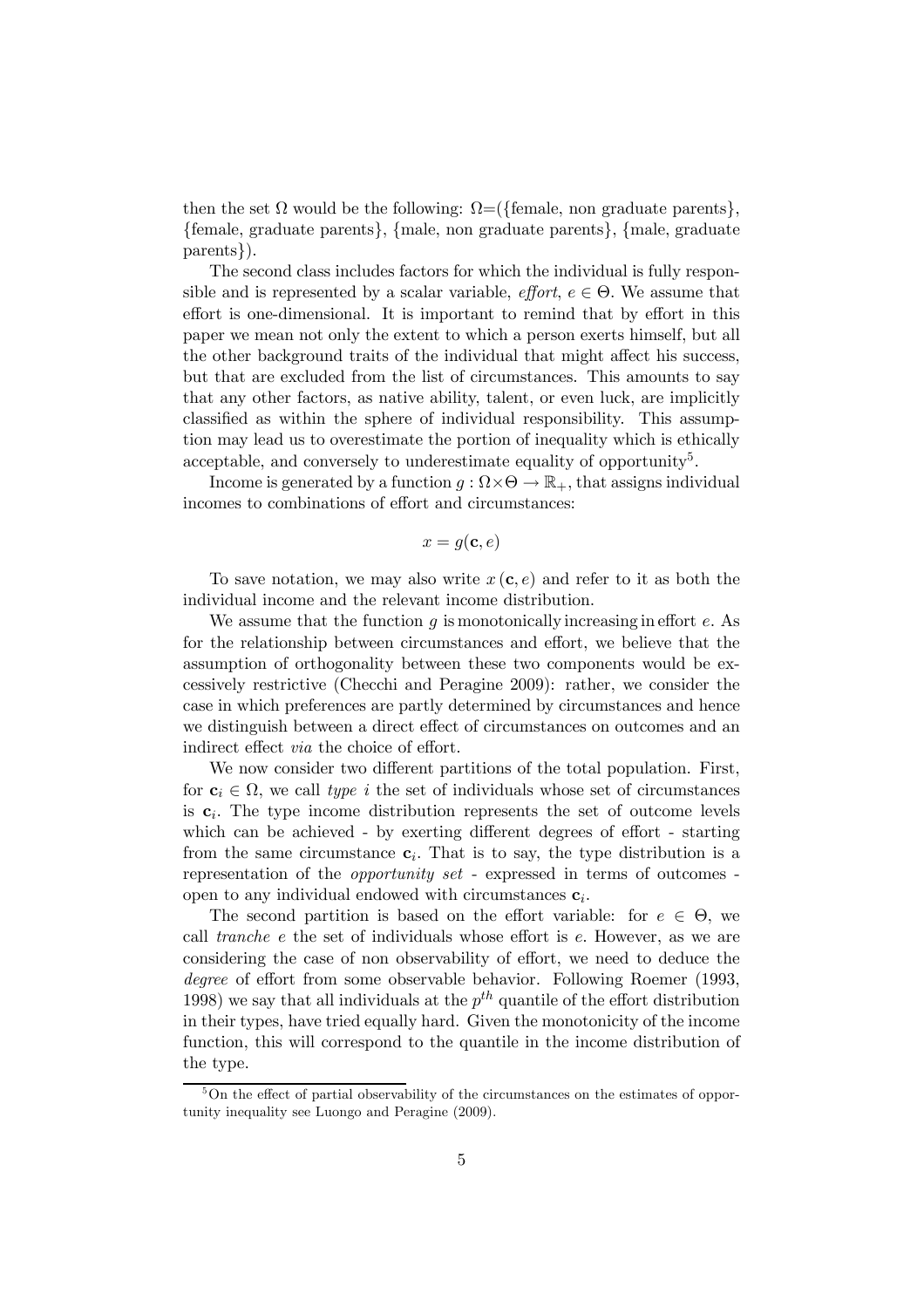Thus, we define the tranche  $p$  in a population as the subset of individuals whose effort is at the  $p^{th}$  rank of their respective type distributions. The two partitions suggest two different approaches to measure opportunity inequality.

The first approach focuses on ex post inequalities in classes of individuals with identical effort. Consequently, it looks at the tranches distributions.

**The ex post approach.** There is  $EOp$  if all those who exerted the same degree of effort have the same outcome. Inequality of opportunity decreases if outcome inequality decreases among the individuals at the same degree of effort.

Thus, the expost approach  $6$  emphasizes inequalities within effort groups: it is therefore an expression of the principle of compensation. On the other hand, differences between the tranches are interpreted as due to individual effort, and are not considered as unfair.

In contrast, the second approach focuses on the types distributions and is based on the following definition of equality of opportunity.

The ex ante approach. There is  $EOp$  if the set of opportunities is the same, regardless of the circumstances. Inequality of opportunity decreases if inequality between individual opportunity sets decreases.

Thus, the ex ante approach<sup>7</sup> puts special emphasis on the differences in the outcome prospects for classes of individuals with identical circumstances. Accordingly, it focuses on inequality between types, and is instead neutral with respect to inequality within types. By stating the irrelevance of the effort based inequalities within each types, the ex ante approach is an expression of a reward-focused approach to equality of opportunity (see Fleurbaey 2008, ch. 9).

Both approaches appear as relevant and plausible, and it is difficult to give priority to one or another. Therefore, we now develop each of them in turn, and for each of them we provide a measure of opportunity inequality.

#### 2.1 The ex-post approach

In the ex post approach opportunity inequality is given by inequality within tranches. To capture such inequality we may construct an hypothetical standardized distribution obtained after the following transformation:

$$
x\left(\mathbf{c},e\right) \rightarrow \frac{x\left(\mathbf{c},e\right)}{x\left(\mathbf{\bar{c}},e\right)}x\left(\mathbf{\bar{c}},\bar{e}\right)
$$

 $6$ This is the approach proposed by Roemer (1993, 1998) and defended by Fleurbaey (2008).

<sup>7</sup>This approach has been proposed, in different frameworks, by Van de Gaer (1993), Kranich (1996), Peragine (2004a).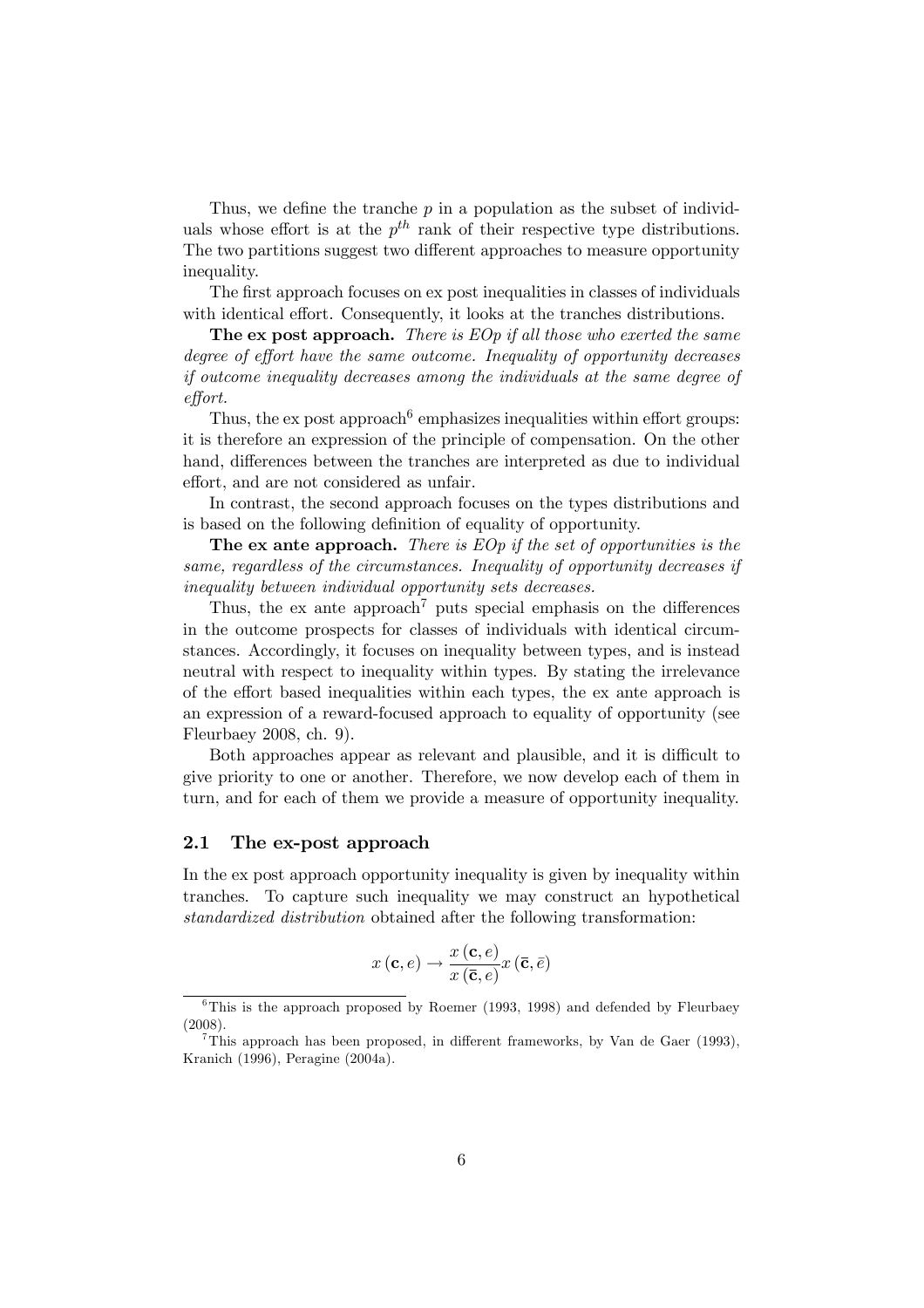where  $x(\bar{\mathbf{c}}, e)$  is the artificial distribution obtained by using a constant reference value of circumstances  $\bar{c}$ , and  $x(\bar{c}, \bar{e})$  is obtained by using reference values of both circumstances and effort.

Note that for every scale invariant inequality measure I:

$$
I\left(\frac{x\left(\mathbf{c},e\right)}{x\left(\overline{\mathbf{c}},e\right)}x\left(\overline{\mathbf{c}},\overline{e}\right)\right)=I\left(\frac{x\left(\mathbf{c},e\right)}{x\left(\overline{\mathbf{c}},e\right)}\right).
$$

Hence, in the ex post approach inequality of opportunity is given by a (scale invariant) inequality index  $I$  applied to the artificial distribution  $\frac{x(\mathbf{c},e)}{x(\mathbf{\bar{c}},e)}$  :

$$
OI^{ex-post} = I\left(\frac{x\left(\mathbf{c}, e\right)}{x\left(\mathbf{\bar{c}}, e\right)}\right)
$$

or, in relative terms:

$$
OI_{relative}^{ex-post} = \frac{I\left(\frac{x(\mathbf{c}, e)}{x(\overline{\mathbf{c}}, e)}\right)}{I\left(x\left(\mathbf{c}, e\right)\right)}.
$$

What is the meaning of the reference value  $x(\bar{c}, e)$ ? This depends on the specific measurement approach one decides to adopt<sup>8</sup>: in a non parametric approach  $x(\bar{c}, e)$  may be interpreted as the average income of a given tranche identified by e (call it  $\mu_e$ ), and  $x(\bar{\mathbf{c}}, \bar{e})$  as the grand mean of the overall distribution (call it  $\mu$ ). Then for any path independent measure of inequality<sup>9</sup> (Foster and Shneyrov, 2000) we have:

$$
I\left(x\left(\mathbf{c}, e\right)\right) = I\left(\frac{x\left(\mathbf{c}, e\right)}{\mu_e}\right) + I\left(\mu_e\right)
$$

The distribution  $x(c, e)$  is the original income vector;  $\mu_e$  is a hypothetical smoothed distribution in which each person's income is replaced with the mean income of the tranche she belongs to. This smoothing process removes all inequality within the tranches, hence  $I(\mu_e)$  captures the inequality only due to individual responsibility;  $\frac{x(\mathbf{c}, e)}{\mu_e}$  is a standardized distribution obtained by proportionally scaling each tranche distribution until it has the same mean as the overall distribution. Standardization suppresses betweentranche inequality while leaving within tranche inequality unaltered. Hence

$$
MLD\left(X\right) = \frac{1}{N} \sum_{i=1}^{N} \ln \frac{\mu_X}{x_i}
$$

<sup>&</sup>lt;sup>8</sup>Different interpretations are possible: for instance, in a normative approach,  $x(\bar{c}, e)$ could be represented by the equally distributed equivalent income of a given tranche identified by e.

<sup>&</sup>lt;sup>9</sup>In particular, we need to use the *mean logarithmic deviation (MLD)*, which is the only index which has a path-independent decomposition using the arithmetic mean as the representative income. For a distribution  $X = (x_1, ..., x_N)$  with mean  $\mu_X$  the MLD is defined as: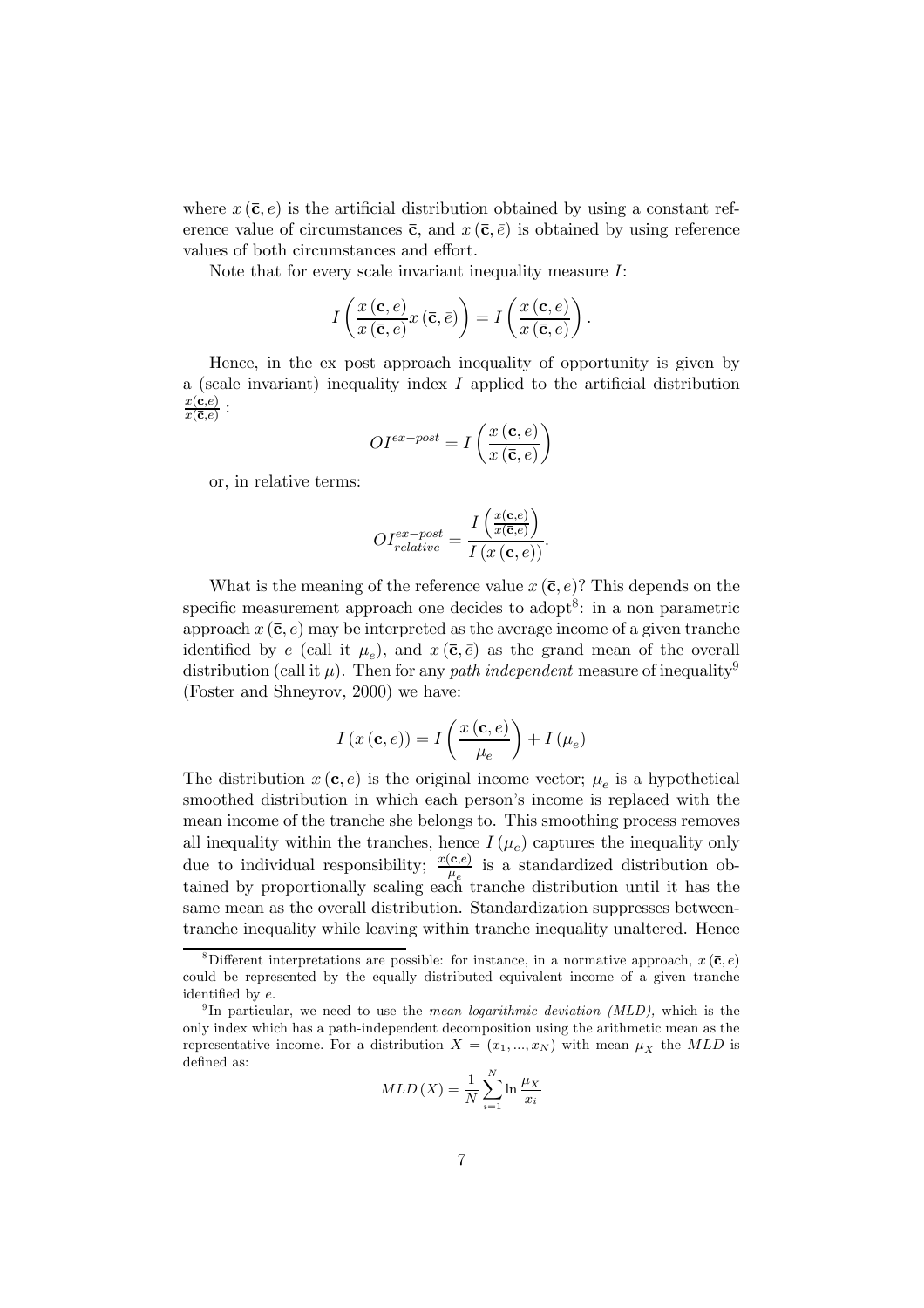$I\left(\frac{x(\mathbf{c},e)}{u}\right)$  $\overline{\mu_e}$ ) fully captures the income inequality due to circumstances only, i.e. the inequality of opportunity.

Hence the decomposition above can be interpreted as:

total inequality  $=$  within tranches inequality  $+$  between tranches inequality total inequality  $=$  opportunity inequality  $+$  effort inequality

Thus, we have a measure of opportunity inequality and a decomposition of overall inequality into an ethically acceptable and an ethically offensive part.

In a parametric analysis this procedure corresponds to estimate, for each tranche  $(p)$ , the following equation

$$
\ln x_i = \beta_p \mathbf{c}_i + \varepsilon_i,\tag{1}
$$

where  $c_i$  is the all set of circumstances, and obtaining a counterfactual distribution of income as  $\hat{x}_p = \exp\left(\hat{\beta}_p \bar{\mathbf{c}}_p\right)$ , where  $\bar{\mathbf{c}}_p$  is the average value of characteristics in each tranche. Inequality of opportunity can be therefore calculated parametrically by  $I\left(\frac{x_i}{\hat{x}}\right)$  $\overline{\hat{x}_p}$ ´ .

Both the parametric and non parametric measures proposed so far implicitly assume no correlation between circumstances and effort. Hence they are able to measure only the direct effect of circumstances on outcomes.

As discussed above, a more plausible option is that effort is somehow related to circumstances and therefore there exists a distribution of effort,  $F_{\varepsilon_i}^t$ , for each type,  $\varepsilon_i^t$ . In order to take into account the possible correlation, following Björklund et al. (2010), we control for the difference in distributions of effort by considering heterogeneous variances  $\sigma_t^2 = Var\left[\varepsilon_i^t | \mathbf{c}_i^t\right]$ , and rewrite (1) as

$$
\ln x_i = \beta \mathbf{c}_i + \varepsilon_i^t - \underbrace{\frac{\varepsilon_i^t}{k \sigma_t}}_{u_i} + \underbrace{\frac{\varepsilon_i^t}{k \sigma_t}}_{u_i},
$$
\n(2)

where  $k = \frac{1}{\sigma}$ ,  $\sigma$  is the overall variance and  $u_i$  is a residual with variance  $\sigma^2$ across all types. Hence total inequality is now decomposed in three parts: the first term captures the pure effect of circumstances, the component  $\tilde{\varepsilon}_i^t = (\varepsilon_i^t - u_i)$  is a residual term which measures individual effort correlated to  $\varepsilon_i^t - u_i$ ) is a residual term which measures individual effort correlated to circumstances, whose variance varies across type, whereas the component  $u_i$  is a residual which proxies for "pure" individual effort - not influenced by circumstances - whose variance does not vary across type. If effort is correlated to circumstances, the residual  $u_i$  is a better proxy for effort; hence in what follows we use such a measure of effort to partition the population into tranche and derive a direct measure of ex-post inequality.<sup>10</sup>

 $10$ As noted in Björklund et al. (2010), in order to implement this procedure we should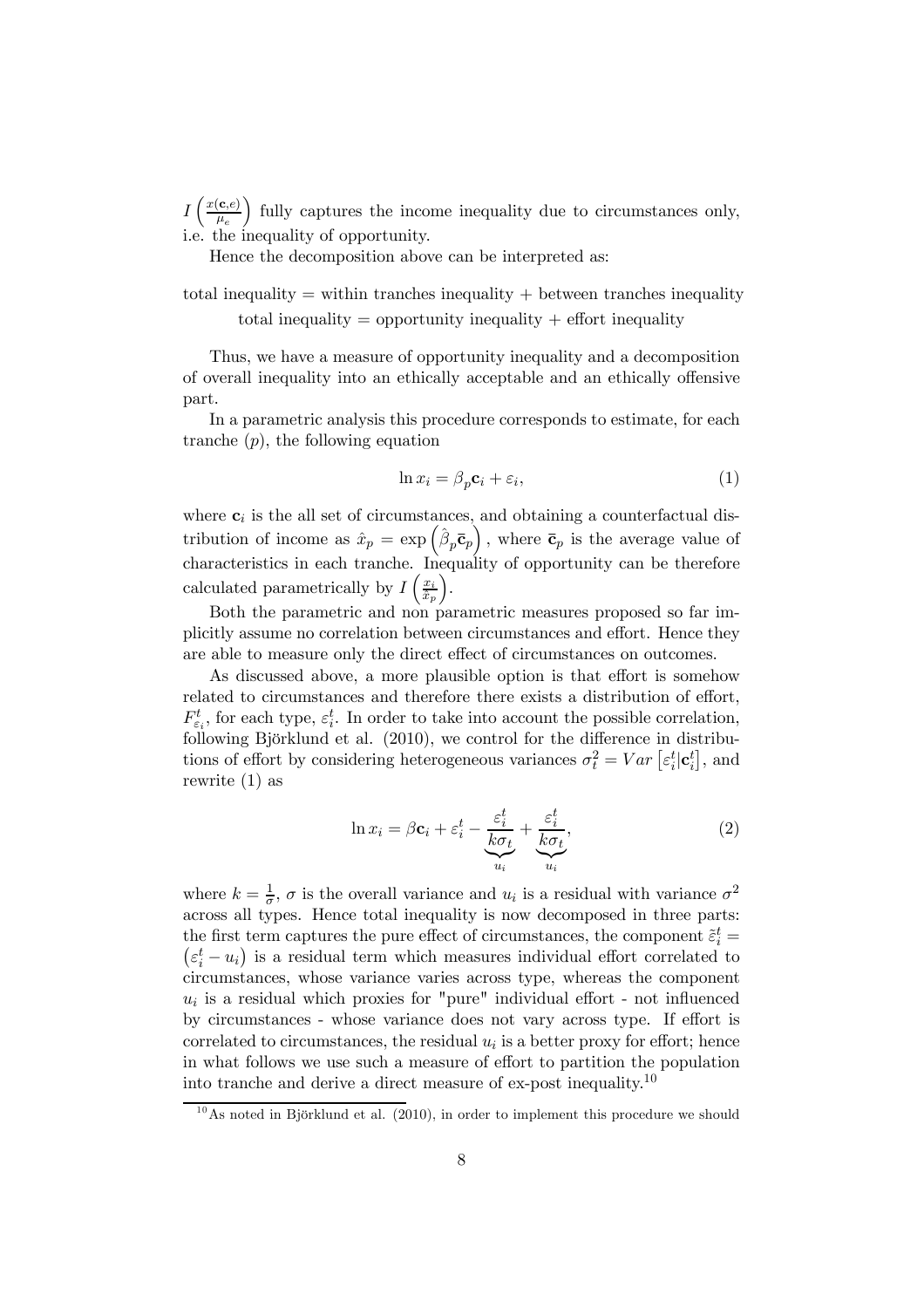#### 2.2 The ex-ante approach

In the ex ante approach opportunity inequality is given by inequality between types. To capture such inequality we may construct an hypothetical smoothed distribution obtained after the following transformation:

$$
x\left(\mathbf{c},e\right)\to x\left(\mathbf{c},\bar{e}\right)
$$

where  $x(\mathbf{c}, \bar{e})$  is the artificial distribution obtained by using a constant reference value of effort  $\bar{e}$ .

Hence, in the ex ante approach inequality of opportunity is given by a (scale invariant) inequality index I applied to the distribution  $x(c_i, \bar{e})$ :

$$
OI^{ex-ante} = I\left(x\left(\mathbf{c}, \bar{e}\right)\right)
$$

or, in relative terms:

$$
OI_{relative}^{ex-ante} = \frac{I\left(x\left(\mathbf{c}, \bar{e}\right)\right)}{I\left(x\left(\mathbf{c}, e\right)\right)}.
$$

The meaning of  $x(\mathbf{c}_i, \bar{e})$  depends again on the specific measurement approach one decides to adopt.

In a non parametric descriptive approach  $x(c, \bar{e})$  can be represented by the average income of a given type identified by **c** (call it  $\mu_c$ ). Then for any path independent measure of inequality (Foster and Shneyrov, 2000) we have that

$$
I(x(\mathbf{c},e)) = I\left(\frac{x(\mathbf{c},e)}{\mu_c}\right) + I(\mu_c).
$$

The interpretation is as follows: by measuring the inequality in the artificial vector  $\mu_c$ , obtained by replacing each income with its type mean income, we capture only and fully the between-types inequality, which, in turn, reflects the opportunity inequality. On the other hand, by rescaling all type distributions until all types have the same mean income, hence obtaining the distribution  $\frac{x(\mathbf{c},e)}{\mu_c}$ , we are left with an income vector in which the only inequality present is the within-types inequality, to be interpreted as inequality due to individual responsibility. Hence the decomposition above can be interpreted as:

total inequality  $=$  within types inequality  $+$  between types inequality total inequality  $=$  effort inequality  $+$  opportunity inequality

first estimate the β coefficients and then, based on OLS residual, the type-specific variances  $\sigma_t$ . However, in the case where the types have few observations this will lead to small  $\sigma_t$  and large  $u_i$ . We therefore once again follow Björklund et al. (2010) and regress the estimated variances on background characteristics, and use fitted values from that regression as basis for  $\frac{\varepsilon_i^t}{k\sigma_t}$ .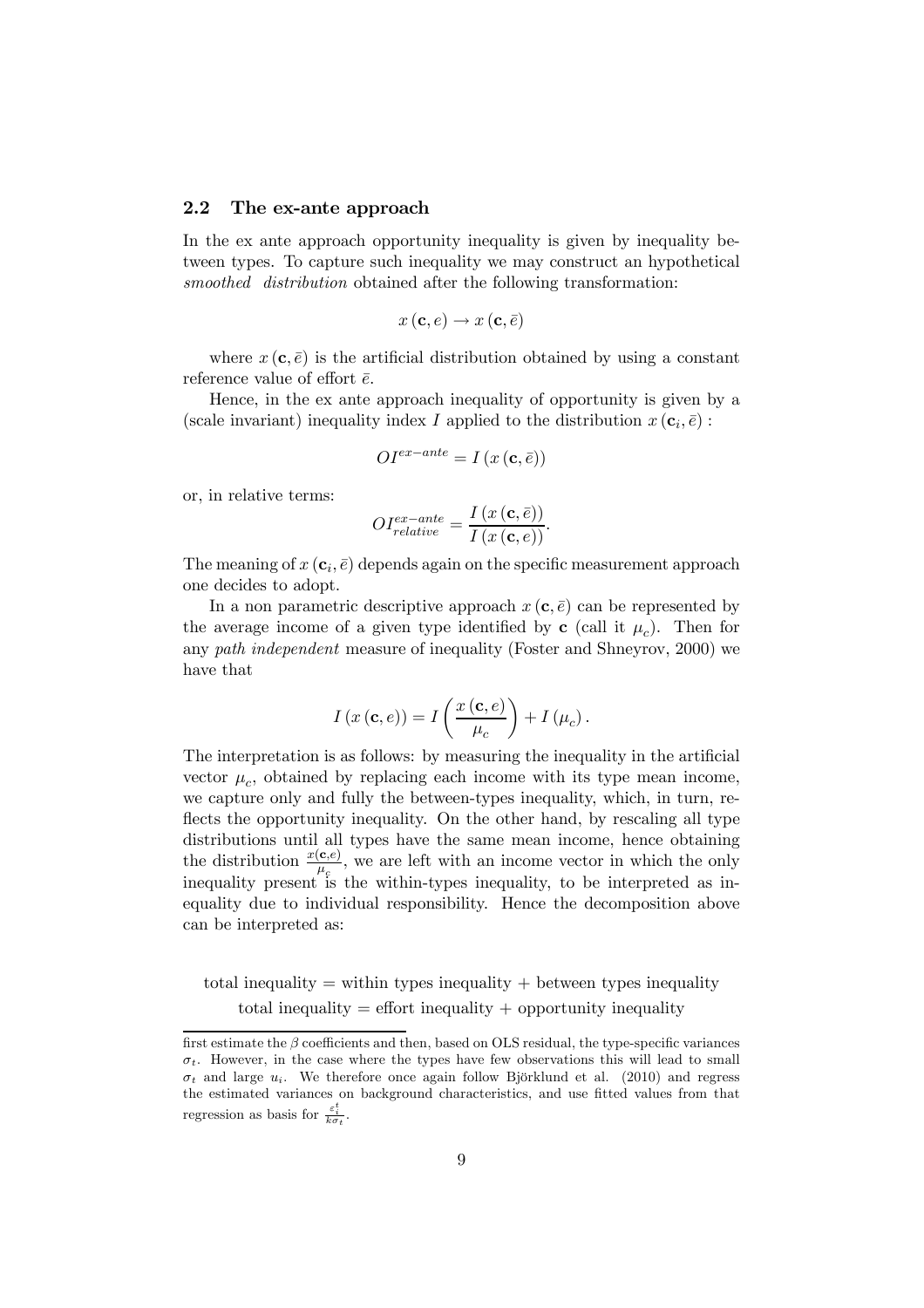Thus, again, we have a measure of opportunity inequality and a decomposition of overall inequality into an ethically acceptable and an ethically offensive part. As for the ex post approach, inequality of opportunity by the ex ante approach can also be computed parametrically. Also in this case we consider the possible interaction between effort and circustances and estimate (2) for the whole population such that

$$
\ln x_i = \beta \mathbf{c}_i + \tilde{\varepsilon}_i^t + u_i.
$$

Hence, we derive the following counterfactual distributions  $\hat{x}_i = \exp(\hat{\beta} \mathbf{c}_i)$ and  $\exp(\tilde{\epsilon}_i^t)$ . According to the ex ante approach, inequality consists of three parts: one due to circumstances,  $I(\hat{x}_i)$ , that can be computed in a parametric and non parametric way, the direct ex-ante; one due to effort correlated to circumstances,  $I(\exp(\tilde{\varepsilon}_i^t))$ , the ex ante type variation due to effort or indirect ex-ante, which can only be identified parametrically, and a residual due to pure effort. $11$ 

In the following empirical analysis we will compare our estimates<sup>12</sup> of  $OI^{ex-post}$  (parametric and non parametric) and  $OI^{ex-ante}$  (parametric and non parametric) and use them for an analysis of the relationship between the extent of opportunity inequality and some relevant policy and institutional variables.

## 3 The empirical analysis: income inequality and opportunity inequality in Europe

#### 3.1 Data description

We use data from the 2005 wave of the European Survey on Income and Living Conditions (EUSILC) which is annually conducted by the national Central Statistics Offices (CSOs) in order to obtain information on the income and living conditions of different household types. The survey contains information on a large number of individual and household characteristics as well as specific information on poverty and social exclusion. Representative random samples of households throughout a large number of European countries are approached to provide the required information. We consider 25 countries in our analysis, namely Austria (AT), Belgium (BE), Cyprus (CY), Czech Republic (CZ), Germany (DE), Denmark (DK), Estonia (EE), Spain (ES), Finland (FI), France (FR), Greece (GR), Hungary (HU), Ireland (IE), Italy (IT), Lithuania (LT), Luxembourg (LU), Latvia (LV), the

 $11$  Ferreira and Guignoux (2008). adopt an ex ante approach similar to the one we use. However, they implicitly assume orthogonality between effort and circumstances and therefore do not capture the indirect effect of circumstances.

 $12$  Notice that when using linear models parametric and non parametric measures give exactly the same results. However, the parametric methods allows to easily provide standard errors for our measure via bootstrapping.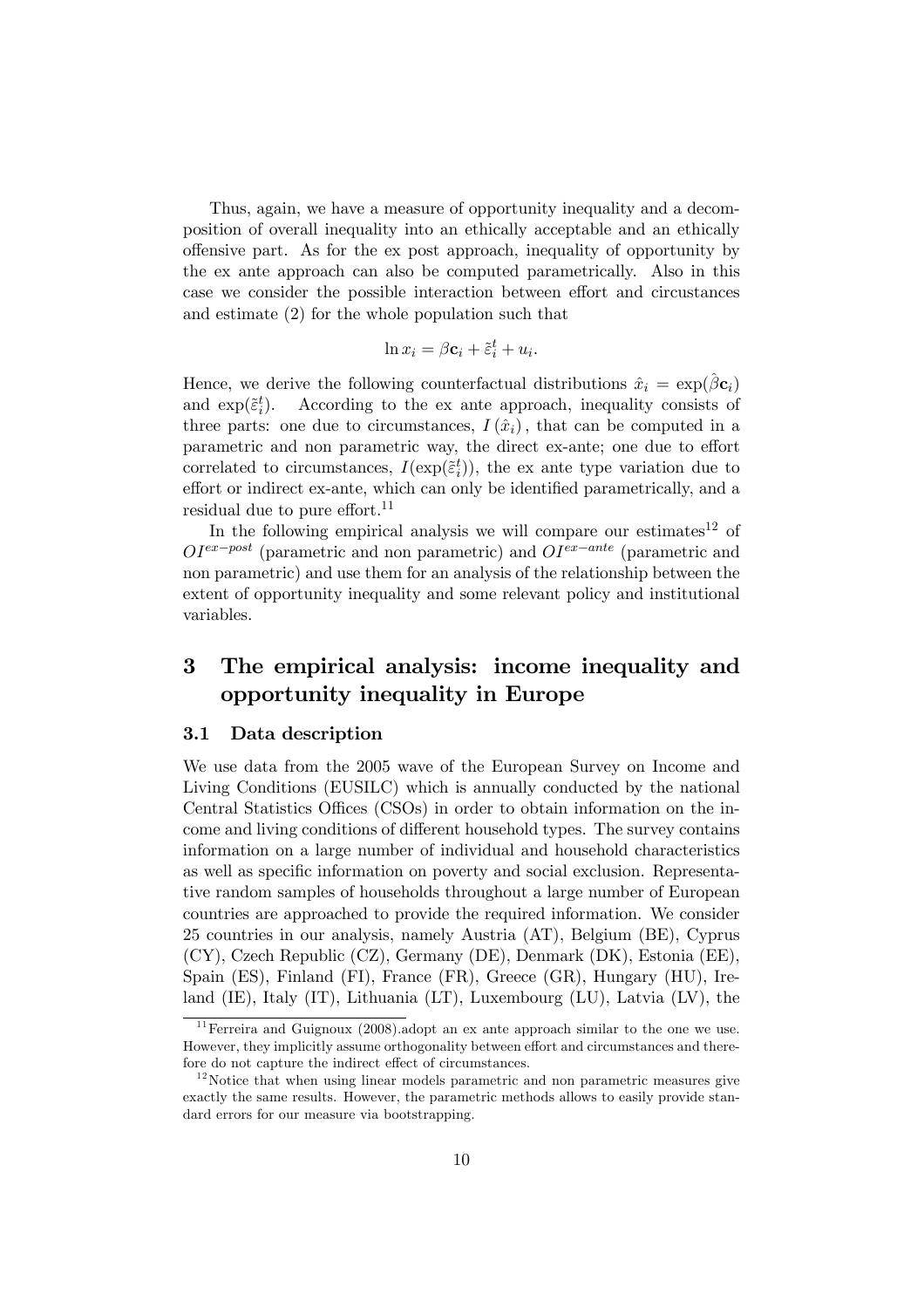Netherlands (NL), Norway (NO), Poland (PL), Portugal (PT), Sweden (SE), Slovenia (SI), Slovakia (SK) and the United Kingdom  $(UK)$ <sup>13</sup>

Differently from other sources of data EUSILC provides a common data source with comparable individual and household level micro-data on income and living conditions in the EU countries, allowing for significant improvements in the comparability of country-specific measures. EUSILC is expected to become the EU reference source for comparative statistics on income distribution and social exclusion at European level. Indeed, our study has been made possible by the inclusion in the 2005 EUSILC survey of a specific data module providing data for attributes of each respondent's parents during her childhood period when aged 14-16. This additional module reports information on family composition, number of siblings, the educational attainment, occupational as well as the labour market activity status of respondent's mother and father and the presence of financial problems in household. In what follows parental education is measured by the highest educational attainment in the parent couple. Individuals are therefore divided in three groups: group 1 refers to individuals having both parents with no education; 2 corresponds to individuals who have at least one parent completing primary or secondary (lower or upper) school degree, while group 3 corresponds to individuals who have at least one of the parents with post-secondary or tertiary degree. Parental occupation is also divided in three categories: category 1 corresponds to individuals having both parents employed in elementary occupations (such as plant and machine operator and assembler - groups 8000 and 9000 in the ISCO88 classification); category 2 refers to individuals who have at least one parent employed in semi-skilled occupations (occupied as service worker, shop and market sales worker, skilled agricultural and fishery worker or as craft and related trades workers - groups from 5000 to 7000 in the ISCO88 classification); finally, category 3 refers to individuals who have at least one of the parents working in top-rank occupations (like legislator, senior official, manager, professional, technician, associate professional or clerk - groups from 1000 to 4000 in the ISCO88 classification). In the empirical analysis we also consider some additional individual characteristics as circumstances. This set comprehends gender, nationality (distinguishing those who declare the country of birth being the same of the country of residence) and geographical location (distinguishing people living in densely populated area form others). Hence, in total we have 72 types. Finally, we partition our sample in ten tranches although results are proved to be generally consistent when considering a different number of tranches.

We restrict the sample to individuals working full-time or part-time, unemployed and those fulfilling domestic tasks and care responsibilities aged

 $13$ The original EUSILC file contains information also on Iceland. However, coding of educational attainment in this case contains errors.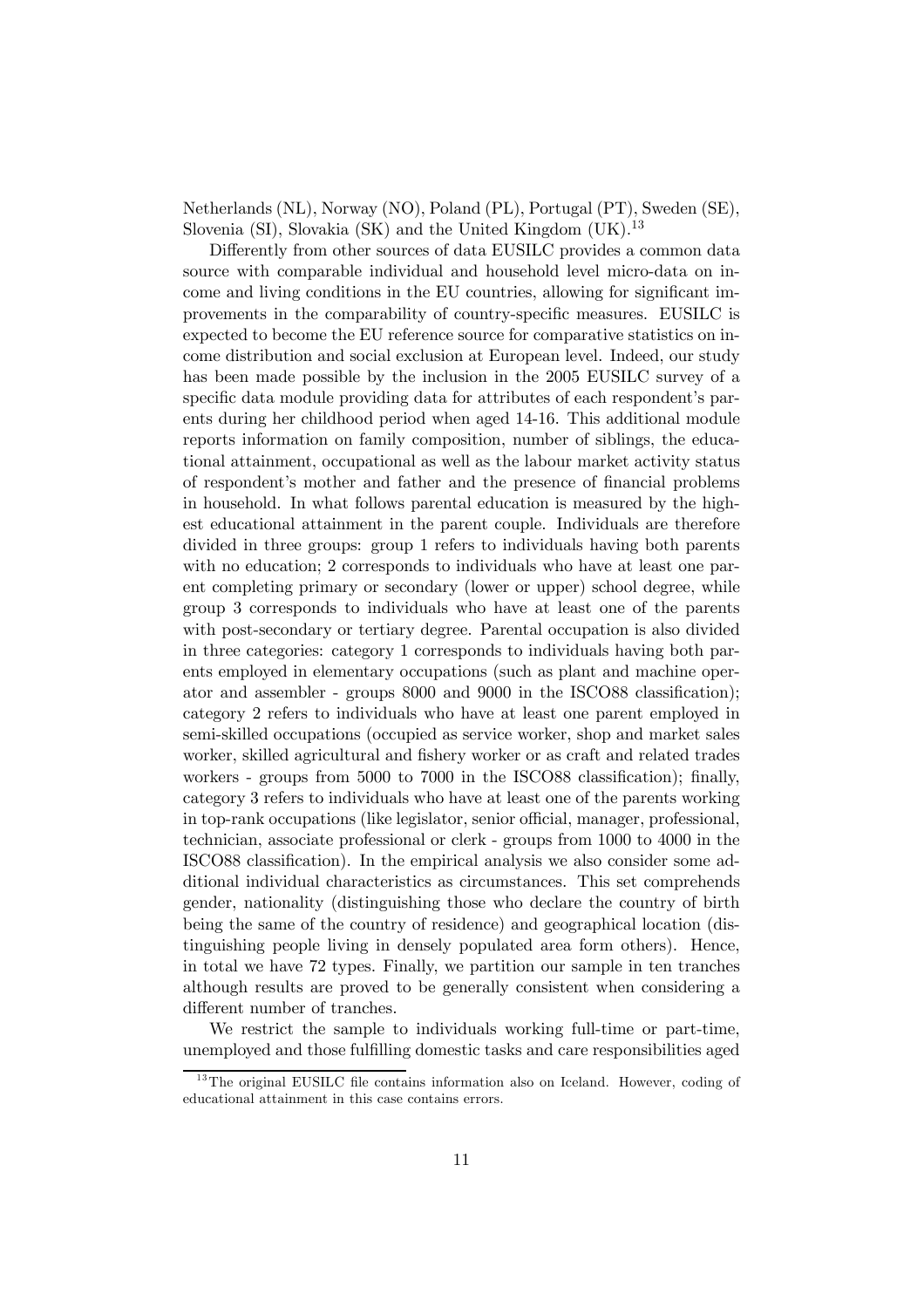between 30 and  $60^{14}$  Our outcome variable is post-tax individual earnings; this variable is already available for 18 out of 25 countries under analysis, whereas for the remaining ones we imputed net income from gross income using information available on tax rates in  $2004$ .<sup>15</sup> Being aware of the fact that welfare indicators estimated from micro-data can be very sensitive to the presence of extreme incomes (Cowell and Victoria-Feser, 1996a, 1996b, 2002) we censored the countries' income distributions by dropping the very extreme values.<sup>16</sup> Tables 5 and 6 show summary statistics of both individual and parental characteristics.

### 3.2 Income and opportunity inequality rankings in Europe

In this section we aim to provide a ranking of European countries with respect to EOp using both the ex ante and the ex post approach. Starting with the estimates of overall income inequalities, we notice that the ranking based on Gini index from our data is quite consistent with the ranking provided by OECD and Eurostat (see Table 1 and Figure  $1$ ).<sup>17</sup> In particular our evidence shows that Poland, Latvia, Lithuania, Portugal and Estonia obtain the highest values in all data sources. They are followed by the UK, Ireland and Mediterranean countries like Greece, Italy and Spain whereas Nordic countries like Denmark, Finland, Norway and Sweden close the ranking with low values of both Gini and MLD (see also Figure 2). Notice that both here and in the sequel, Slovenia tends to behave like a Nordic country.

Turning to the measurement of inequality of opportunity, our attention is confined to the MLD which is the only index that allows for a perfect decomposition of total income inequality in effort inequality and opportunity inequality; this index still exhibits a country ranking which is not very dissimilar from the one offered by the Gini index (see again Figure 2). As a first insight we notice that inequality of opportunity generally accounts for a substantial share of income inequality in the EU countries under analysis

 $14$ We exclude pupils, students, those in an unpaid work experience, those in retirement or in early retirement, permanently disabled or/and unfit to work, those in compulsory military community or service and other inactive person. However, since the mean logarithmic deviation is computed over positive incomes only, in what follows we are implicitly excluding all individuals with zero incomes. Further results and statistics on the issue are available upon request form the authors.

<sup>&</sup>lt;sup>15</sup>Tables 7, 8, 9, 10, 11 and 12 in the Appendix show the progressive tax rate used for the conversion. As for Slovakia we used a flat tax rate of 19% (source: http://www.finance.gov.sk/). Since we do not have information about tax deduction, it is likely that we are obviously overestimating income inequality in net incomes for these countries. However, in the sequel, all these countries (but Netherlands) are grouped as most egalitarian countries.

 $16$ Van Kerm (2007) discusses how ordinal comparisons of countries are found to be robust to variants of data adjustment procedures such as trimming and winsorizing.

 $17$ Spearman rank correlation between EUSILC Gini and the ones calculated by OECD and Eurostat are 0.93 and 0.9, respectively.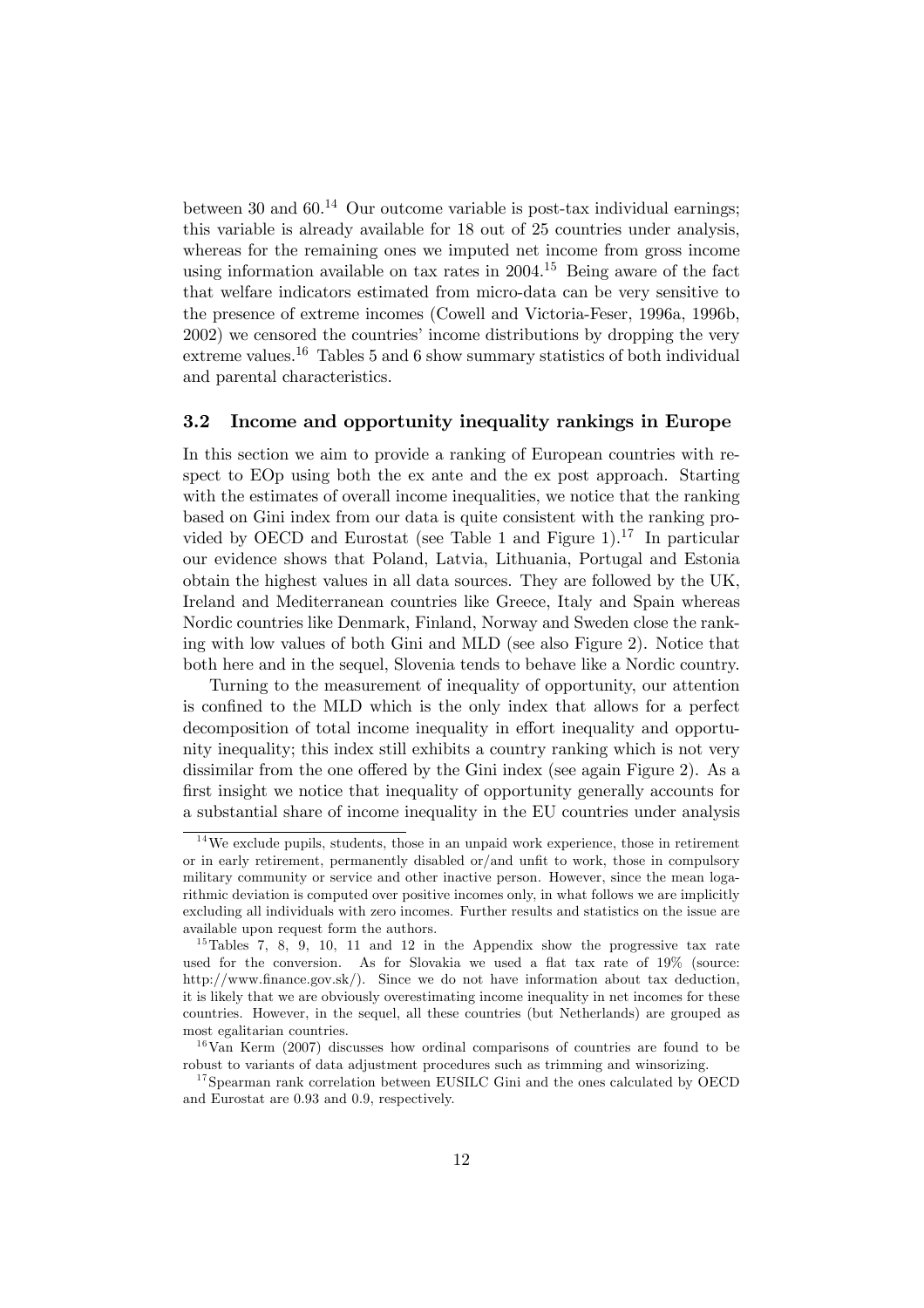(see Table (2)). Due to the lack of sufficient information on parental occupation (Sweden and United Kingdom) and degree of urbanization (Netherlands and Slovenia), we have left out these variables while defining circumstances. According to the ex ante approach inequality of opportunity explains from the 2,5% to the 30% of income inequality whereas considering the ex post definition we obtain much larger values, from the 16% to the 45%. As mentioned in the previous section, given the partial observability of circumstances, those values can only be considered as lower bound estimates.

Table (3) shows the ranking obtained by absolute measures of type and tranche approach, respectively. As expected the ex post values are higher than the ex ante ones. Interestingly enough, the ex ante and the ex post measures, although highly correlated, show different rankings of the countries under analysis. This evidence fulfils the theoretical expectations about the different roles played by these two concepts, thus confirming the importance of measuring EOp using both the ex ante and the ex post definitions. Going from the ex ante to the ex post approach we find significant rankreversals, with Germany yielding the largest upward shift, whereas Czech Republic, Estonia, Norway and Portugal worsening their position, achieving lower EOp (see Figure 3). Tables 2 and 3 show also the decomposition of overall inequality of opportunity into a direct term and an indirect term: the latter term, which is intended to capture the effect of circumstances on the choice of effort, account for a portion between 10% and 25% of overall opportunity inequality.

What is the meaning to be attributed to these different rankings? By construction, the ex ante approach is focused on the inequality between social types, therefore is less sensitive to inter-individuals inequalities within the same social type. Hence countries which show high level of ex ante opportunity inequality are characterized by bigger distances between social groups. On the other hand, the ex post measures are able to capture in a finer way the individual income gaps due to circumstances. Therefore one could expect the ex ante figures to be less correlated than the ex post figures to overall income inequality: this is in fact confirmed by the data (see Figures 4 and 5).<sup>18</sup>

If we look at Figure 4, we clearly notice three distinct patterns. Most of formerly centrally planned economies ( Hungary, Poland, Lithuania, Latvia and Estonia, plus Portugal as outlier) reach higher levels of total inequality, for given level of EOp. Conversely, most of continental Europe (Chez Republic as an outlier) exhibits relatively higher levels of EOp, despite moderate levels of total inequality. A third group of countries can be detected in the south-west region of the graph, where both types of inequality obtain the lowest values (in addition to Nordic countries - Norway, Sweden, Den-

<sup>&</sup>lt;sup>18</sup>The correlation coefficient between ex ante inequality and total inequality is  $0.61$ , while the corresponding correlation with the ex post measure is  $0.81$ .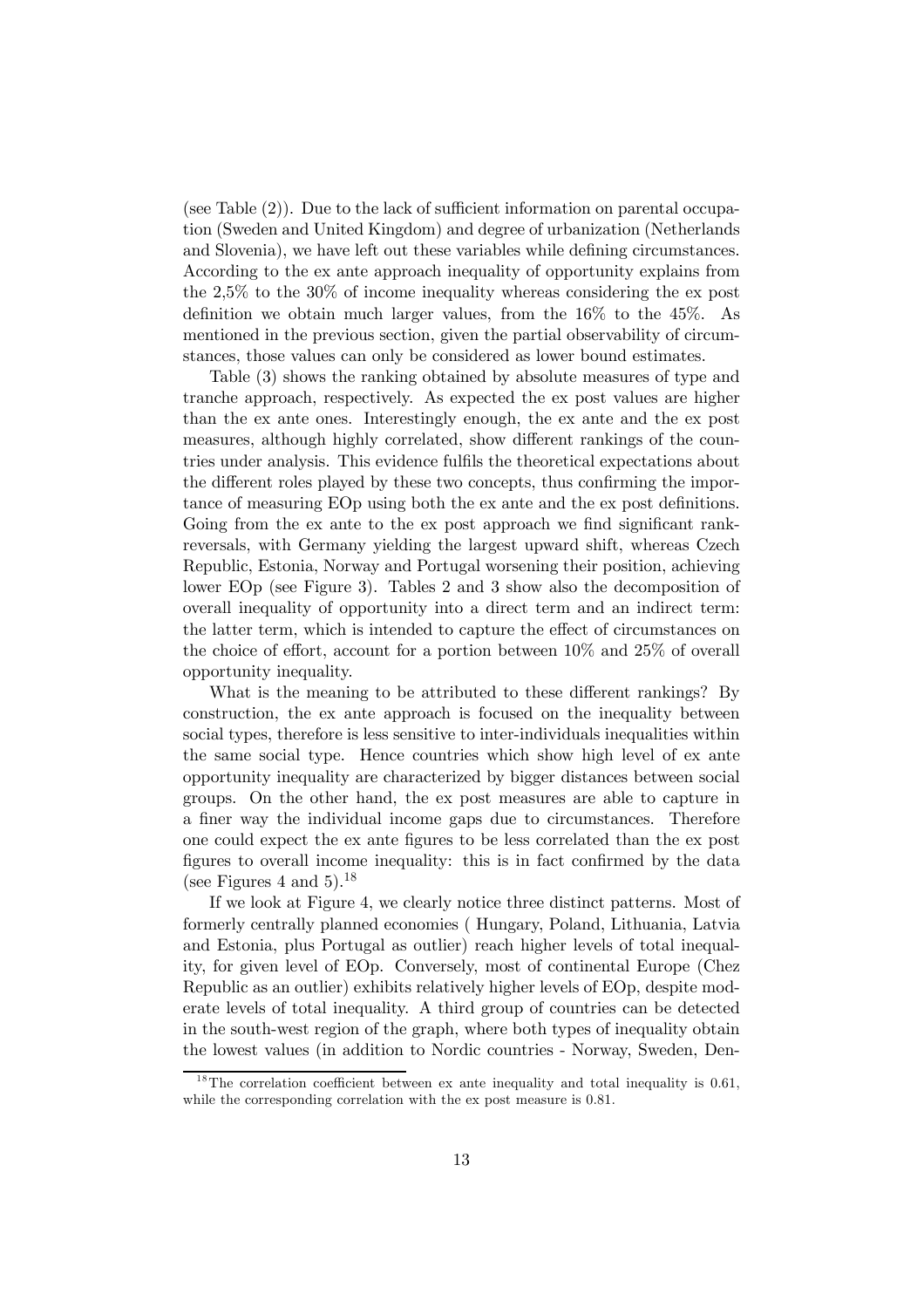mark and Finland - we could count Slovenia and Slovak Republic). Results remain consistent even when we consider ex post EOp in Figure 5.

A more consistent grouping can be obtained by applying cluster analysis to the relevant variables (total inequality, ex ante inequality of opportunity and ex post inequality of opportunity), using average-linkage cluster analysis. The corresponding dendrogram shown in Figure 6 indicates that data can be partitioned into two big groups. Starting from the left-hand side we find most of the continental Europe (Austria, Ireland, Netherlands, Cyprus, Germany, Greece, Italy, Spain and United Kingdom, Czech Republic and Hungary as outliers- among them average total inequality 0.20, ex post opportunity inequality 0.07, ex ante opportunity inequality 0.03) and most of the formerly planned economies (Estonia, Latvia, Lithuania, Poland and Portugal as outlier - in this case the group average are 0.24 (total inequality), 0.07 ( ex post opportunity inequality) and 0.03 (ex ante opportunity inequality)). These countries can be labeled "high income inequality - low equality of opportunities". We then find and intermediate group (France, Luxembourg and Belgium - average inequality measures 0.15, 0.05 and 0.03 respectively), which share low income inequality combined with an intermediate level of EOp. Finally, on the right hand side we find the group of "low income inequality - high equality of opportunities" countries (Slovenia, Sweden, Denmark, Norway, Finland, Slovak Republic - among this group the average total inequality 0.11, ex post opportunity inequality is 0.03 and ex ante opportunity inequality is 0.01).

While recent access to free market may have contributed to the rise in total inequality, it is interesting to notice that not all formerly planned economies correspond to the case of low EOp. Even within continental Europe, we observe differences among countries that are usually grouped together (like France which typically goes with Germany - see Hall and Soskice 2001).

### 3.3 Accounting for opportunity inequality: descriptive evidence

In this section we analyze the potential association between institutional characteristics and opportunity inequality. We are perfectly aware that we cannot go beyond suggested correlations, given the limited number of cases in this cross-country analysis. Nevertheless some theoretical expectation can be confronted with the data. For example, we expect the ex ante measure of EOp to be mostly correlated with institutional features of the educational system, because acquired education shape the earning capability of individuals. On the contrary, fiscal redistribution and labour market variables, which are more related to overall income differentials among individuals, are expected to be more correlated to ex post EOp.

Institutional measures are themselves problematic, for they are mostly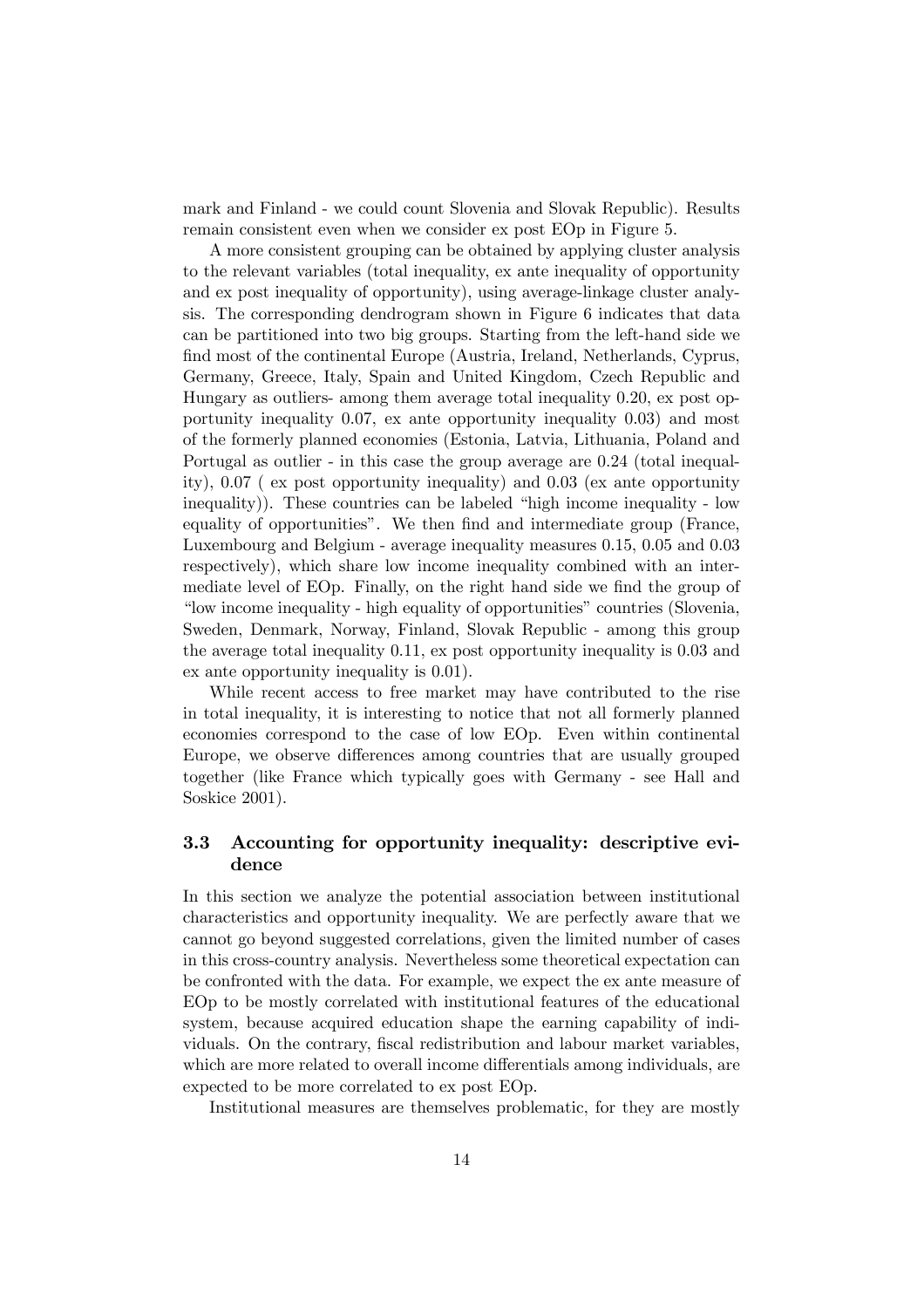derived from categorical variable that describe procedures (presence/absence of a provision, alternatives available, stages to be accomplished). However we may (partially) account for the role of institutions by resorting to proxy variables, obtained from observed behavior of people acting under a given institution. To provide an example, we know that for historical/cultural/institutional reasons, countries differ in childcare availability. Counting the number of available kindergartens would be a possible candidate for this institutional feature, but data are difficult to collect on a comparable cross-country basis. Resorting to the fraction of children attending kindergarten constitutes a reasonable alternative, which is much simpler to be collected from international/national statistical offices. As with most of institutional measures, this variable is potentially endogenous, since we ignore whether children do not attend kindergartens because they are not available, because their mother prefer housewifery and/or because most of the population still live in enlarged families (where grandparents take care of nursing). Nevertheless, the literature suggests that early schooling may contribute to reducing the role of parental background in competence formation (for example Heckman et al, 2002, and Cunha and Heckman, 2007). As a consequence, other things constant we expect that countries where children attend kindergarten more are also characterised by greater EOp, since income differences by types (ex-ante EOp) should be lower. In the same vein, we know that the stratification of the educational system may reinforce the impact of parents' education, since low educated parents may prevents their kids from aspiring to more academic oriented careers (see for example Hanushek and Wößmann, 2006, and Brunello and Checchi, 2007). The quality of education may also play a role, since it may compensate the disadvantage of students coming from poor environment. Unfortunately, data on school quality are not easily available (unless one is ready to consider students achievements as a proxy for "revealed" quality). More modestly, we have considered economic resources publicly invested in the educational system as proxies for quality of education.

The apparent correlation between our measure of EOp and educational variables is evident in Figures 7 and 8. We do expect that EOp being reinforced by kindergarten attendance<sup>19</sup> and by comprehensive secondary school systems<sup>20</sup>, because both designs reduces the impact of parental education.

<sup>&</sup>lt;sup>19</sup>Source: OECD online database (http://www.oecd.org/education/database). Data are referred to 2002, and are obtained from Brunello and Checchi (2007). The enrolment in pre-primary schooling of 4-year-old children made available from Eurostat with reference to 2005 was discarded because it was reporting values at 100% for some countries, contradicting the figures contained in Education at a glance from OECD.

<sup>&</sup>lt;sup>20</sup>Data from Eurostat 2005 (http://epp.eurostat.ec.europa.eu/portal/page/portal/

statistics/search\_database). This indicator provides information on the percentage of boys and girls in upper secondary education who are enrolled in the vocational stream. It is indicative in the importance of initial vocational education and training in a country, taking into account also the gender dimension.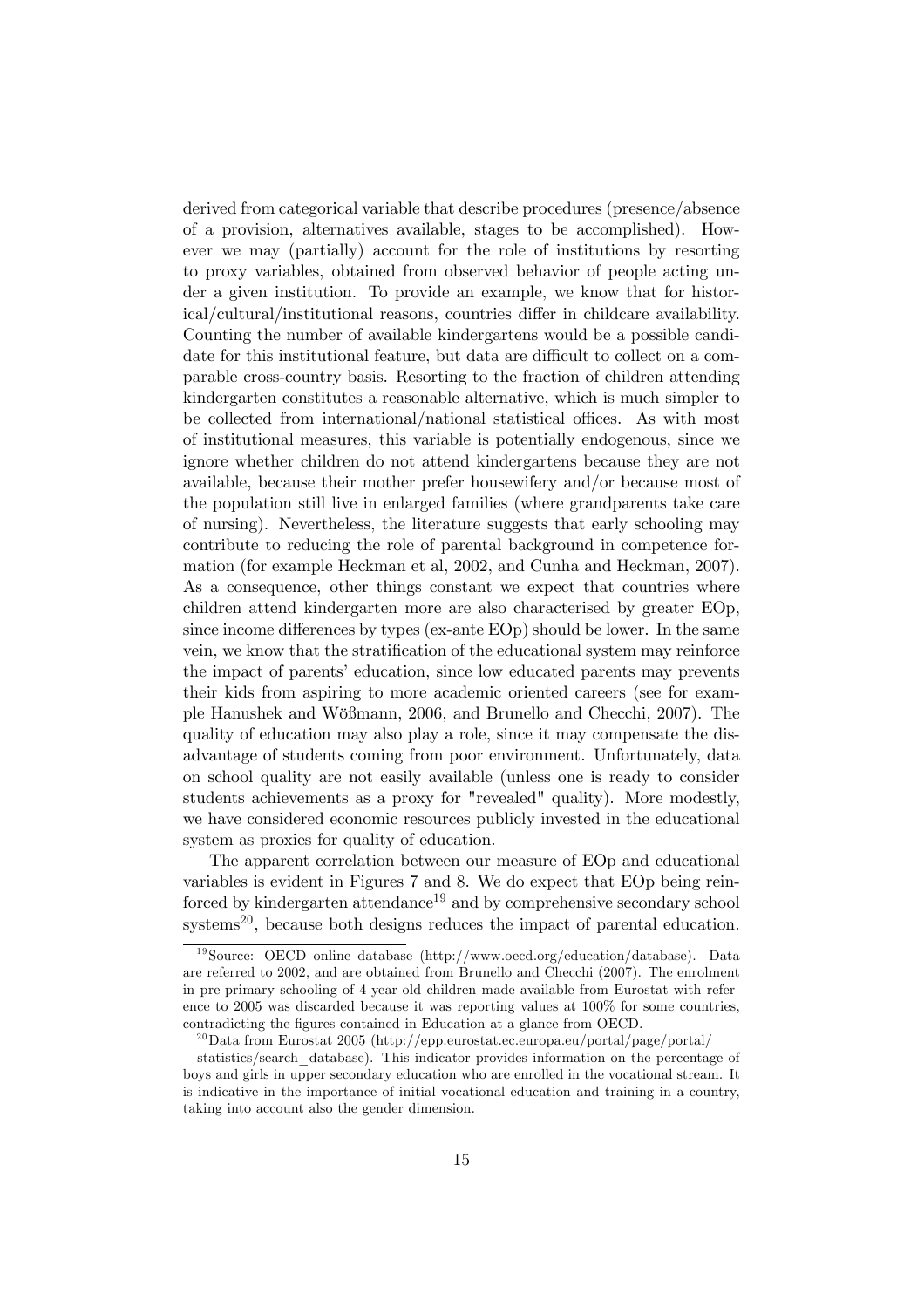Figure 7 shows that this is true for both dimensions. However, when both variables are taken into account, this weak association tends to vanish (as it can be grasped looking at the first two columns of 4). When considering educational resources (Figure 8), we find that better quality education (i.e. less student per teacher - we were forced to use primary education, as it was the only variable which was non missing<sup>21</sup> - and/or more expenditure in education over  $GDP^{22}$  is associated to greater EOp, both ex ante and ex post EOp. The positive correlation between public expenditure in education and EOp is also statistically significant in multivariate regression (see columns 3-4 of 4).

When we move to labour market institutions, we expect that wage compressing institutions may reduce within-group variance in earnings, thus affecting ex post EOp more than ex ante one. Here data availability, especially for new entrants in the EU, is scarce. We consider two indirect measures of the degree of institutionalisation: the presence of union (proxied by union membership over dependent employment<sup>23</sup>) and the degree of employment protection, computed by  $OECD^{24}$ . In accordance with the literature, we expected that when the labour market is heavily regulated, wages are less related to individual features, since unions press for job-related pay scales (Visser and Checchi, 2009). In addition, employment protection reduces labour turnover, reducing individual income variability (and therefore aggregate wage inequality). Both measures have been proved to reduce total income inequality in the aggregate (Checchi and García Peñalosa, 2008). Figure 9 shows that in bivariate correlation this is true for union presence, but not for employment protection. When considering multivariate OLS regressions (see columns 5-6 of 4), we find support to our expectation: union presence is positively correlated to EOp, while employment protection is statistically insignificant; moreover, the effect is stronger with respect to ex post EOp than with the ex ante one.

Eventually, we have considered the role of welfare provisions. In general we do not have apriori theoretical expectation on their correlation with EOp, since taxes and subsidies aim to contain income inequality (through taxa-

 $^{21}$  Also from Eurostat 2005. The pupil-teacher ratio is calculated by dividing the number of full-time equivalent pupils by the number of full-time equivalent teachers teaching at ISCED level 1. Only teachers in service (including special education teachers) are taken into account.

 $2<sup>22</sup>$  Also from Eurostat 2005. This indicator is defined as total public expenditure on education, expressed as a percentage of GDP. Generally, the public sector funds education either by bearing directly the current and capital expenses of educational institutions or by supporting students and their families with scholarships and public loans as well as by transferring public subsidies for educational activities to private firms or non-profit organisations. Both types of transactions together are reported as total public expenditure on education.

 $^{23}$ Data were kindly made available by Jelle Visser (University of Amsterdam).

 $2<sup>4</sup>$ It is the index of overall Employment Protection Legislation (version 2), referred to 2003 (OECD 2004).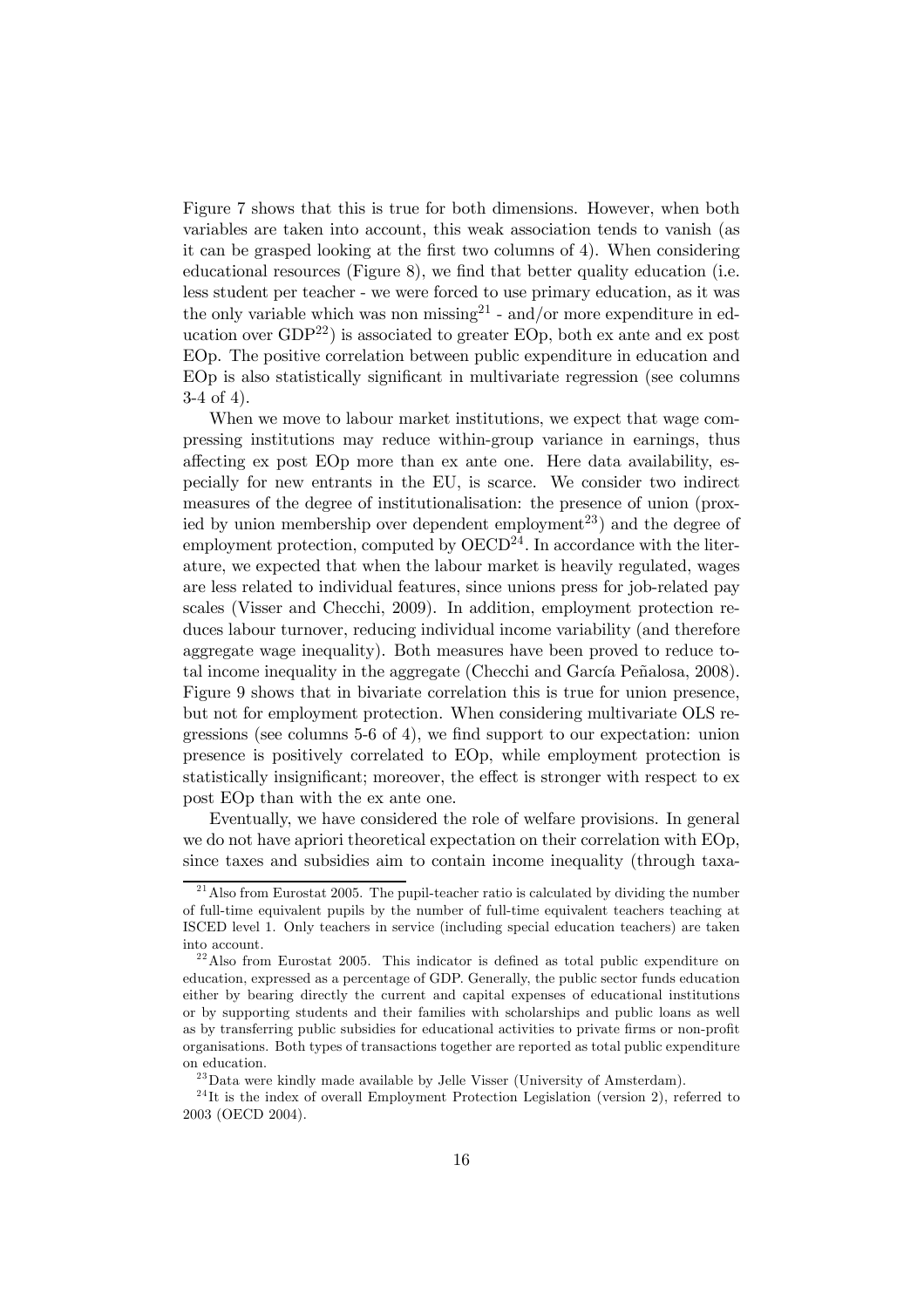tion) and to provide income insurance against unforeseeable events (through subsidies), but in no case they include compensatory measures which attenuate the impact of circumstances. However, as long as fiscal redistribution sustains low incomes (that may be correlated to disadvantaged conditions), we could find some positive correlation with EOp. We have selected two proxies for the welfare state, which are shown in Figure 10. In the left panel we have computed the ratio between the Gini index computed over gross incomes and the Gini index computed over disposable incomes: the larger is the ratio, the stronger is the redistributive role of the state.<sup>25</sup> We observe a negative correlation with inequality of opportunities, which does not occur when we consider social expenditure in the bottom panels of Figure 10 (at last for the ex ante measure).<sup>26</sup> When we consider multivariate OLS regressions (see columns 7-8 of 4), once more we find stronger association of fiscal redistribution with ex post EOp than with ex ante EOp, while social expenditure remains statistically insignificant.

## 4 Concluding remarks

In this paper we have presented alternative approaches to measuring inequality of opportunities. We have shown both ex-ante and ex-post approaches, both parametrically and not. We have then applied these methods to European countries, providing rankings based on countries similarities. We have shown that standard income inequality and inequality of opportunities do not necessarily offer the same type of rankings (especially when comparing formerly non market economies with coordinated market economies, like Nordic ones). We then speculate about which is the most favorable institutional environment with respect to maximising EOp. Our results suggest that ex ante equality of opportunity is enhanced by educational institutions that promote lower impact of family backgrounds onto educational attainments (like pre-primary education and higher public expenditure in education). Conversely ex post equality of opportunity is positively correlated to union presence in the labour market and to fiscal redistribution.

<sup>&</sup>lt;sup>25</sup>Data are from the OECD database (http://stats.oecd.org/Index.aspx?DataSetCode= INEQUALITY) and are referred to mid-2000.

 $^{26}$ From Eurostat 2005: Expenditure on social protection contains: social benefits (transfers, in cash or in kind, to households and individuals to relieve them of the burden of a defined set of risks or needs); administration costs (costs charged to the scheme for its management and administration); other expenditure (miscellaneous expenditure by social protection schemes).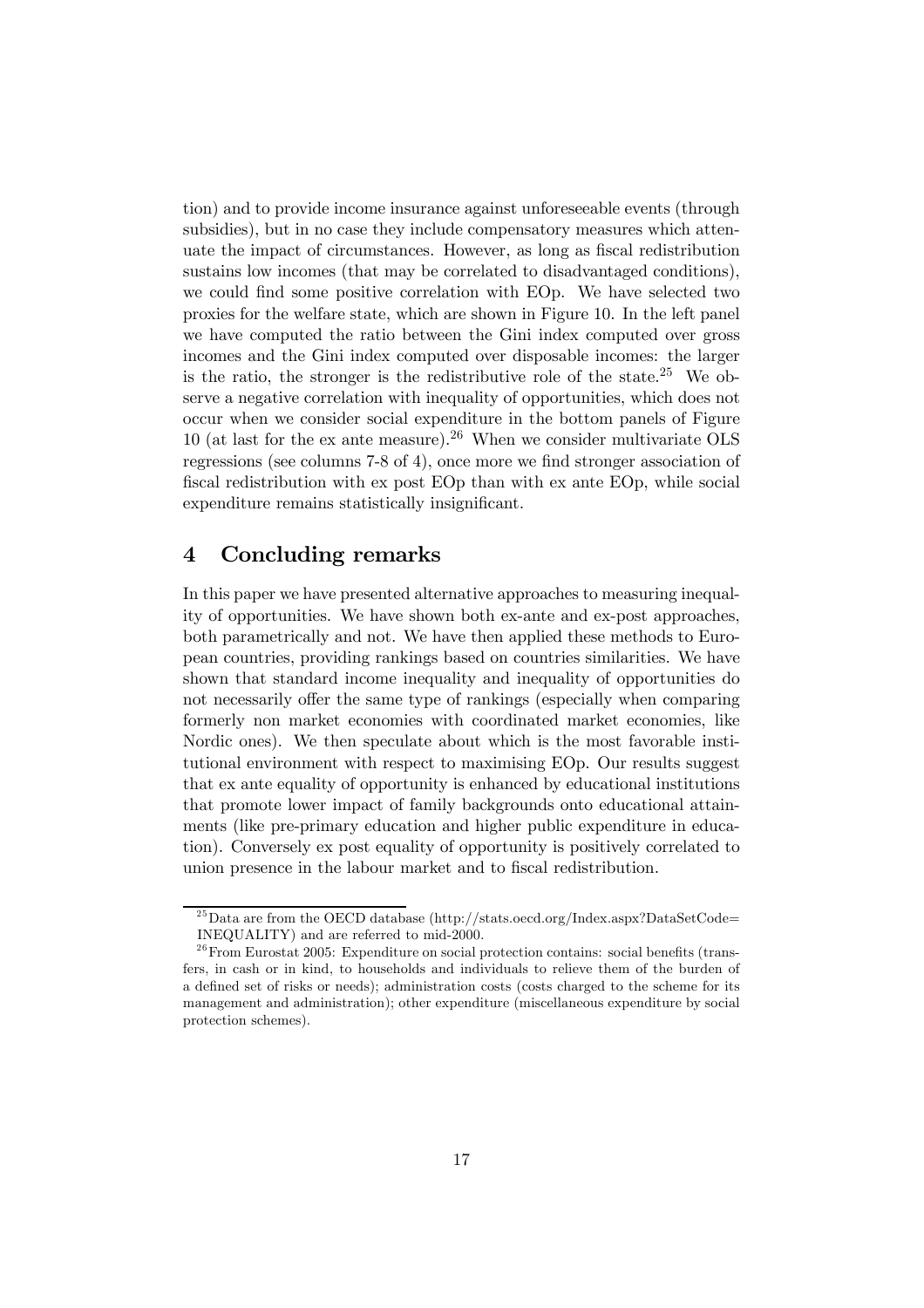| country             | OECD Gini | EUROSTAT Gini | <b>EUSILC Gini</b> | EUSILC Mld |
|---------------------|-----------|---------------|--------------------|------------|
| AT                  | $0.27\,$  | $0.26\,$      | 0.275              | 0.180      |
| ΒE                  | 0.27      | 0.28          | 0.266              | 0.145      |
| CY                  |           |               | 0.290              | 0.170      |
| CZ                  | 0.27      | 0.26          | 0.280              | 0.176      |
| DE                  | 0.30      | 0.26          | 0.290              | 0.191      |
| DK                  | 0.23      | 0.24          | 0.217              | 0.083      |
| EE                  |           |               | 0.344              | 0.243      |
| ${\rm ES}$          | 0.32      | 0.32          | 0.314              | 0.216      |
| FI                  | 0.27      | 0.26          | 0.271              | 0.136      |
| FR                  | 0.28      | 0.28          | 0.285              | 0.163      |
| $_{\rm GR}$         | 0.32      | 0.33          | 0.316              | 0.200      |
| HU                  | 0.29      | 0.28          | 0.310              | 0.208      |
| IE                  | 0.33      | 0.32          | 0.296              | 0.188      |
| $\operatorname{IT}$ | 0.35      | 0.33          | 0.309              | 0.196      |
| LT                  |           |               | 0.356              | 0.228      |
| LU                  | 0.26      | 0.26          | 0.276              | 0.148      |
| ${\rm LV}$          |           |               | 0.357              | 0.229      |
| $\rm NL$            | 0.27      | 0.27          | 0.270              | 0.192      |
| NO                  | 0.28      | 0.28          | 0.262              | 0.130      |
| PL                  | $0.37\,$  | $0.36\,$      | 0.364              | 0.271      |
| ${\cal PT}$         | 0.38      | 0.38          | 0.354              | 0.247      |
| SE                  | 0.23      | 0.23          | 0.231              | 0.106      |
| SI                  |           |               | 0.239              | 0.104      |
| SK                  | 0.27      | 0.26          | 0.278              | 0.132      |
| UK                  | 0.34      | $0.34\,$      | 0.319              | $0.204\,$  |

Table 1: Different measures od income inequality

Notes: EUSILC Gini and MLD are given by authors' calculations; OECD Gini on working age population and Eurostat Gini are taken from http://stats.oecd.org and OECD (2008).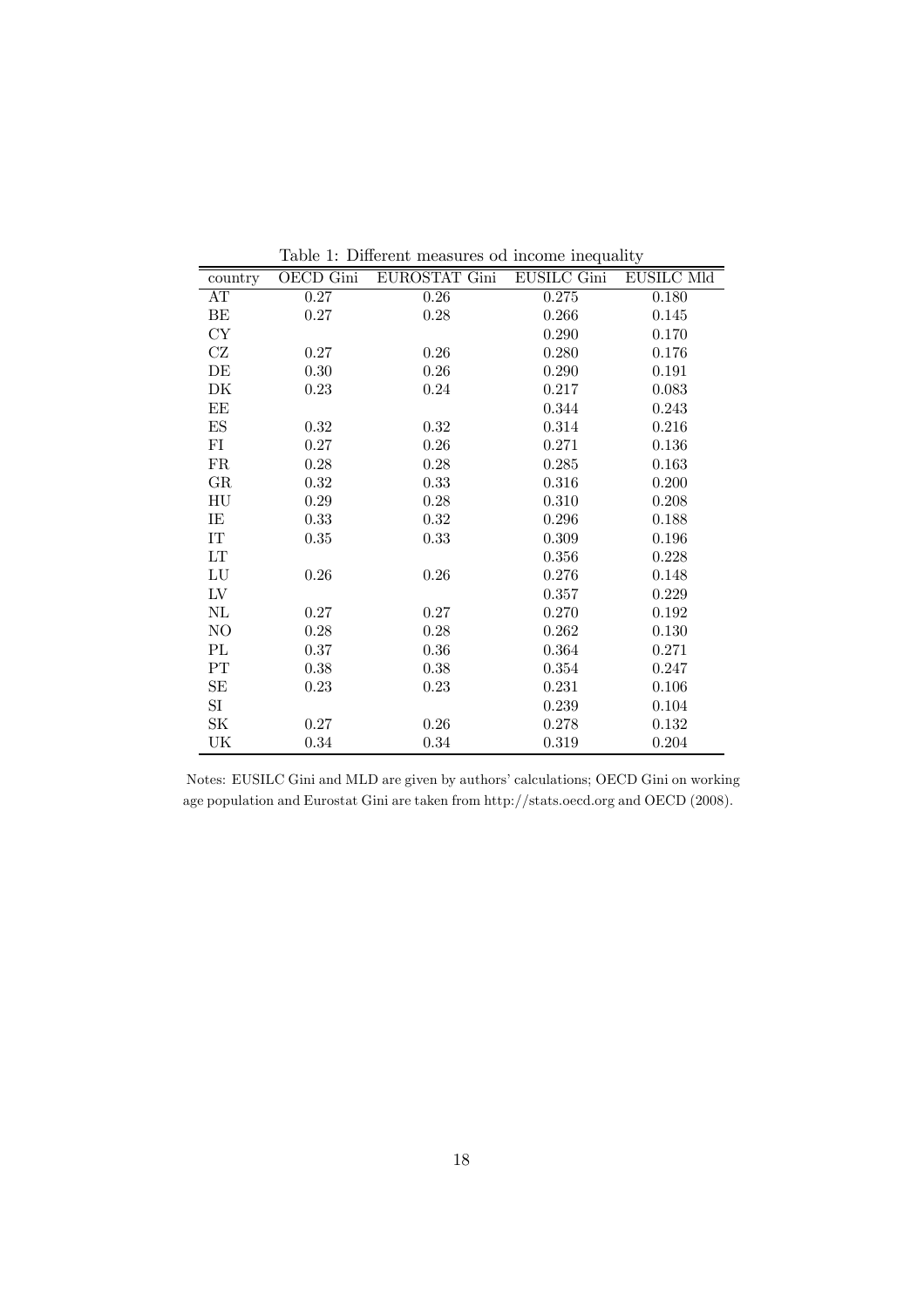|                            | direct ex ante | indirect ex ante | direct ex post | indirect ex post |
|----------------------------|----------------|------------------|----------------|------------------|
| AT                         | 0.215          | 0.020            | 0.387          | 0.024            |
| ВE                         | 0.171          | 0.042            | 0.405          | 0.006            |
| СY                         | 0.300          | 0.053            | 0.453          | 0.006            |
| CZ                         | 0.108          | 0.022            | 0.381          | 0.011            |
| DE                         | 0.182          | 0.028            | 0.315          | 0.018            |
| DΚ                         | 0.142          | 0.007            | 0.269          | 0.005            |
| ΕE                         | 0.107          | 0.030            | 0.324          | 0.017            |
| ES                         | 0.196          | 0.053            | 0.345          | 0.004            |
| FI                         | 0.097          | 0.003            | 0.212          | 0.013            |
| $_{\rm FR}$                | 0.127          | 0.015            | 0.285          | 0.011            |
| $\rm GR$                   | 0.168          | 0.039            | 0.308          | 0.001            |
| HU                         | 0.101          | 0.015            | 0.303          | 0.014            |
| IE                         | 0.223          | 0.047            | 0.441          | 0.045            |
| IT                         | 0.141          | 0.024            | 0.324          | 0.008            |
| $\mathop{\rm LT}\nolimits$ | 0.094          | 0.005            | 0.246          | 0.006            |
| ${\rm LU}$                 | 0.235          | 0.039            | 0.401          | 0.004            |
| LV                         | 0.122          | 0.004            | 0.269          | 0.019            |
| $\rm NL$                   | 0.190          | 0.112            | 0.394          | 0.004            |
| NO                         | 0.025          | 0.005            | 0.344          | 0.008            |
| PL                         | 0.091          | 0.012            | 0.225          | 0.010            |
| $\rm PT$                   | 0.121          | 0.010            | 0.350          | 0.005            |
| SE                         | 0.111          | 0.011            | 0.241          | 0.000            |
| SI                         | 0.045          | 0.007            | 0.158          | 0.000            |
| SK                         | 0.133          | 0.013            | 0.292          | 0.022            |
| UK                         | 0.205          | 0.038            | 0.406          | 0.058            |

Table 2: Inequality of opportunity as a percentage of total inequality

Notes: Notes: Column 1 reports the amount of the MLD in relative terms due to circumstances; column 2 shows the MLD in relative terms due to type variation of effort; column 3 shows the MLD in relative terms calculated by the tranche approach whereas column 4 reports the ex post type variation of effort.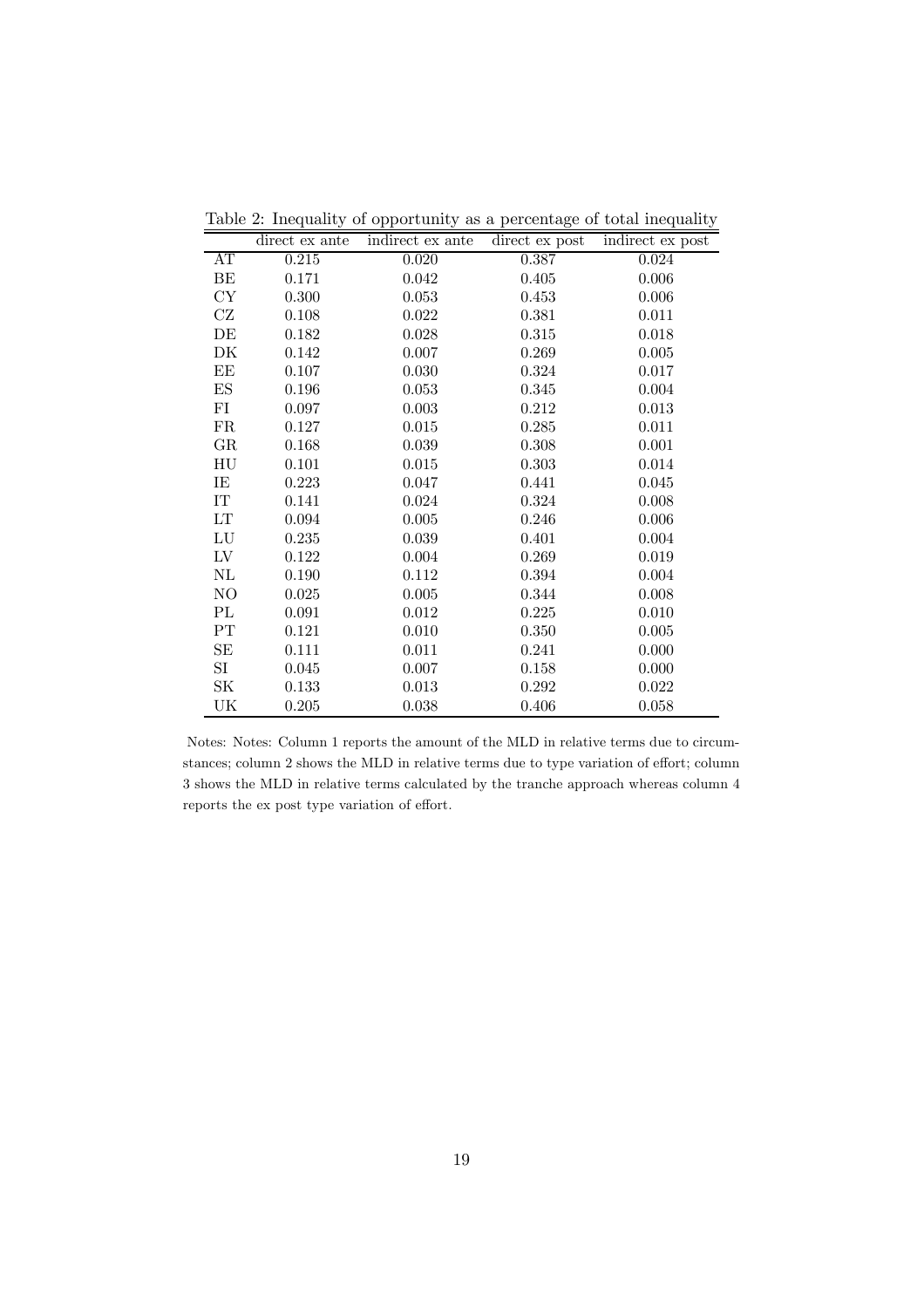|          |               | $\mathbf{r}$<br>$\sim$ - $\sim$ $\sim$ $\sim$ $\sim$ $\sim$ $\sim$ $\sim$ |               |                 |
|----------|---------------|---------------------------------------------------------------------------|---------------|-----------------|
|          | direct exante | indirect ex ante                                                          | direct expost | indirect expost |
| AΤ       | 0.039         | 0.004                                                                     | 0.07          | 0.004           |
|          | (0.0005)      | (0.0002)                                                                  | (0.0022)      | (0.0002)        |
| ВE       | 0.025         | 0.006                                                                     | 0.059         | 0.0009          |
|          | (0.0004)      | (0.0005)                                                                  | (0.0028)      | (0.0003)        |
| CY       | 0.051         | 0.009                                                                     | 0.077         | 0.001           |
|          | (0.001)       | (0.0013)                                                                  | (0.0024)      | (0.0002)        |
| CZ       | 0.019         | 0.004                                                                     | 0.067         | 0.002           |
|          | (0.0006)      | (0.0004)                                                                  | (0.0043)      | (0.0004)        |
| DE       | 0.035         | 0.005                                                                     | 0.06          | 0.003           |
|          | (0.0002)      | (0.0002)                                                                  | (0.0012)      | (0.0001)        |
| DK       | 0.012         | 0.0006                                                                    | 0.022         | 0.0004          |
|          | (0.0002)      | (0.0001)                                                                  | (0.0008)      | (0.0001)        |
| ЕE       | 0.026         | 0.007                                                                     | 0.079         | 0.004           |
|          | (0.0006)      | (0.0008)                                                                  | (0.004)       | (0.0004)        |
| ES       | 0.042         | 0.011                                                                     | 0.074         | 0.0008          |
|          | (0.001)       | (0.001)                                                                   | (0.002)       | (0.0002)        |
| FI       | 0.013         | 0.0005                                                                    | 0.029         | 0.002           |
|          | (0.0003)      | (0.00003)                                                                 | (0.0019)      | (0.0002)        |
| FR       | 0.021         | 0.002                                                                     | 0.047         | 0.002           |
|          | (0.0003)      | (0.0001)                                                                  | (0.0014)      | (0.0001)        |
| GR       | 0.034         | 0.008                                                                     | 0.062         | 0.0001          |
|          | (0.0007)      | (0.0005)                                                                  | (0.0024)      | (0.0002)        |
| HU       | 0.021         | 0.003                                                                     | 0.063         | 0.003           |
|          | (0.0007)      | (0.0004)                                                                  | (0.0038)      | (0.0004)        |
| IE       | 0.042         | 0.009                                                                     | 0.083         | 0.008           |
|          | (0.0007)      | (0.0011)                                                                  | (0.0039)      | (0.0004)        |
| IT       | 0.028         | 0.005                                                                     | 0.063         | 0.002           |
|          | (0.0002)      | (0.0002)                                                                  | (0.0017)      | (0.0002)        |
| LT       | 0.021         | 0.001                                                                     | 0.056         | 0.001           |
|          | (0.0005)      | (0.0001)                                                                  | (0.004)       | (0.0004)        |
| LU       | 0.035         | 0.006                                                                     | 0.059         | 0.001           |
|          | (0.0009)      | (0.0003)                                                                  | (0.0021)      | (0.0002)        |
| LV       | 0.028         | 0.001                                                                     | 0.061         | 0.004           |
|          | (0.0008)      | (0.0001)                                                                  | (0.0029)      | (0.0003)        |
| NL       | 0.036         | 0.021                                                                     | 0.076         | 0.001           |
|          | (0.0004)      | (0.0019)                                                                  | (0.0035)      | (0.0003)        |
| NO       | 0.003         | 0.0007                                                                    | 0.045         | 0.001           |
|          | (0.00007)     | (0.00005)                                                                 | (0.0017)      | (0.0002)        |
| PL       | 0.025         | 0.0033                                                                    | 0.061         | 0.0026          |
|          | (0.0004)      | (0.0001)                                                                  | (0.0017)      | (0.0002)        |
| $\rm PT$ | 0.03          | 0.002                                                                     | 0.087         | 0.001           |
|          | (0.0008)      | (0.0002)                                                                  | (0.0058)      | (0.0005)        |
| SE       | 0.012         | 0.001                                                                     | 0.026         | 0.000002        |
|          | (0.0002)      | (0.0001)                                                                  | (0.0012)      | (0.0001)        |
| SI       | 0.005         | 0.0007                                                                    | 0.016         | 0.00004         |
|          | (0.0002)      | (0.0001)                                                                  | (0.0008)      | (0.00008)       |
| SK       | 0.018         | 0.002                                                                     | 0.038         | 0.003           |
|          | (0.0004)      | (0.0001)                                                                  | (0.0038)      | (0.0003)        |
| UK       | 0.042         | 0.008<br>20                                                               | 0.083         | 0.012           |
|          | (0.0008)      | 0.0009                                                                    | (0.0049)      | (0.0004)        |

Table 3: Inequality of opportunity in absolute term

Notes: Column 1 reports the amount of the MLD in absolute terms due to circumstances; column 2 shows the MLD in absolute terms due to type variation of effort; column 3 shows the MLD in absolute terms calculated by the tranche approach whereas column 4 reports the ex post type variation of effort. Bootstrapped standard errors in parentheses.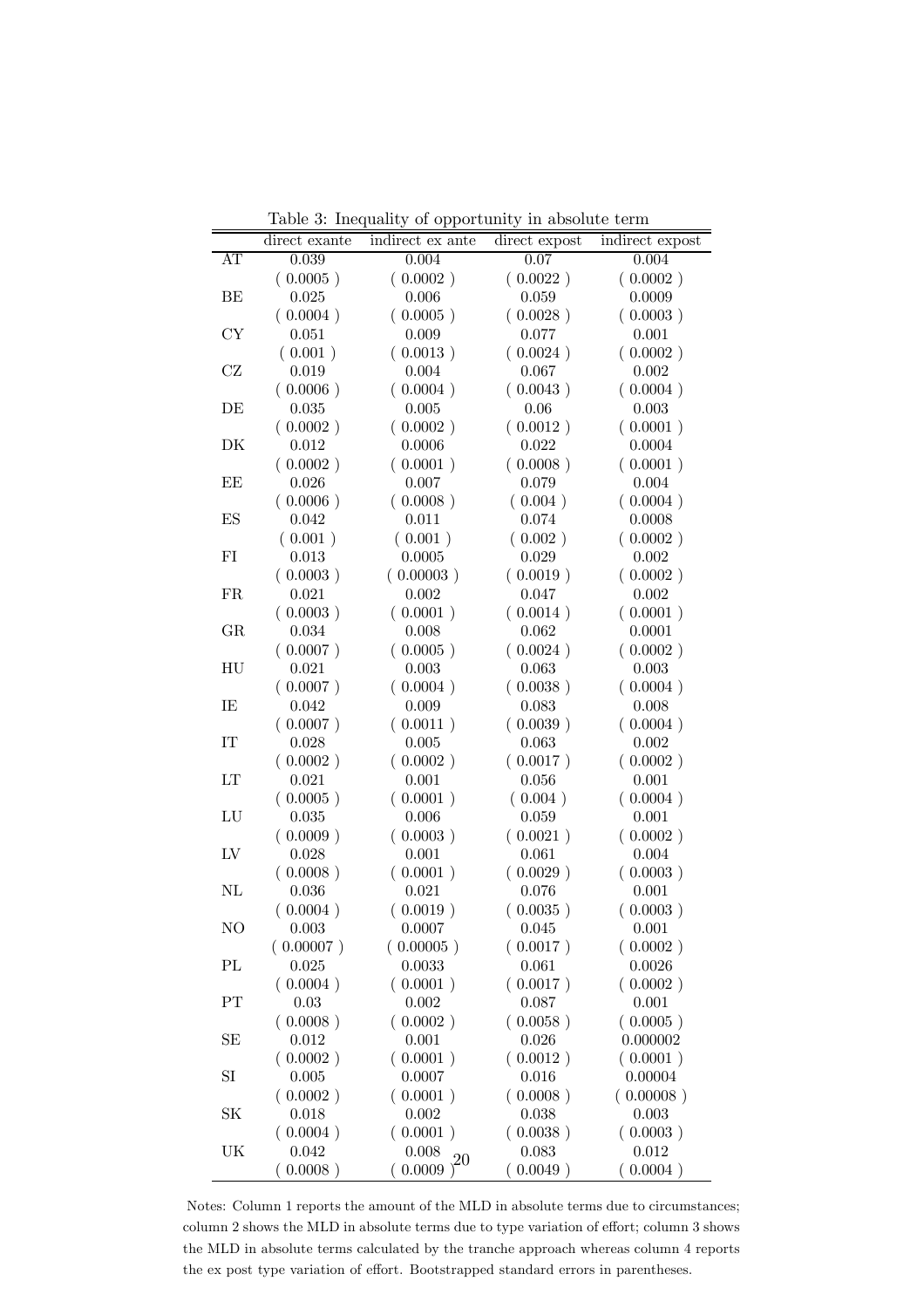Table 4: Estimated correlation between institutional measures and Inequality of opportunities (absolute measures)

|                                       |           |           | 3           |             | 5.          | 6           |            |             |
|---------------------------------------|-----------|-----------|-------------|-------------|-------------|-------------|------------|-------------|
|                                       | ex ante   | ex post   | ex ante     | ex post     | ex ante     | ex post     | ex ante    | ex post     |
| enrolment in preprimary               | $-0.0113$ | $-0.0304$ |             |             |             |             |            |             |
| over primary (OECD 2002)              | $-0.69$   | $[-1.27]$ |             |             |             |             |            |             |
| vocational programmes (Eurostat 2005) | $-0.0001$ | $-0.0002$ |             |             |             |             |            |             |
|                                       | $[-0.71]$ | $[-1.02]$ |             |             |             |             |            |             |
| expenditure in education/gdp          |           |           | $-0.0052**$ | $-0.0102**$ |             |             |            |             |
| (Eurostat 2005)                       |           |           | $[-3.40]$   | $[-3.35]$   |             |             |            |             |
| pupil/teacher ratio in                |           |           | 0.0003      | $-0.0001$   |             |             |            |             |
| primary school (Eurostat 2005)        |           |           | [0.38]      | $[-0.05]$   |             |             |            |             |
| union density rate (2005)             |           |           |             |             | $-0.0003**$ | $-0.0007**$ |            |             |
|                                       |           |           |             |             | $[-3.63]$   | $[-4.75]$   |            |             |
| OECD employment protection 1          |           |           |             |             | $-0.0041$   | $-0.0062$   |            |             |
| egislation version II (2003)          |           |           |             |             | $[-0.99]$   | $[-0.91]$   |            |             |
| gini before/after tax and             |           |           |             |             |             |             | $-0.0345*$ | $-0.0803**$ |
| transfer (OECD mid 2000)              |           |           |             |             |             |             | $[-2.50]$  | $[-3.87]$   |
| expenditure in social                 |           |           |             |             |             |             | 0.0003     | $-0.0002$   |
| protection/gdp (Eurostat 2005)        |           |           |             |             |             |             | [0.80]     | $[-0.24]$   |
|                                       |           |           |             |             |             |             |            |             |
| Observations                          | 20        | 20        | 23          | 23          | 18          | 18          | 17         | 17          |
| R-squared                             | 0.05      | 0.11      | 0.27        | 0.28        | 0.38        | 0.57        | 0.22       | 0.54        |
| Log likelihood                        | 61.88     | 52.67     | 76.03       | 61.61       | 59.2        | 53.64       | 53.96      | 50.07       |

Robust t statistics in brackets - constant included - Columns 1-2 exclude Cyprus, Estonia, Latvia, Lithuania and Slovenia. Columns 3-4 exclude Cyprus and Norway; Columns 5-6 exclude Estonia, Cyprus, Latvia, Lithuania, Luxembourg, Slovak Republic and Slovenia. Columns 7-8 exclude Finland, France, Greece, Hungary,Latvia, Lithuania and Slovenia. \*\* significant at  $1\%$ ; \* significant at  $5\%$ .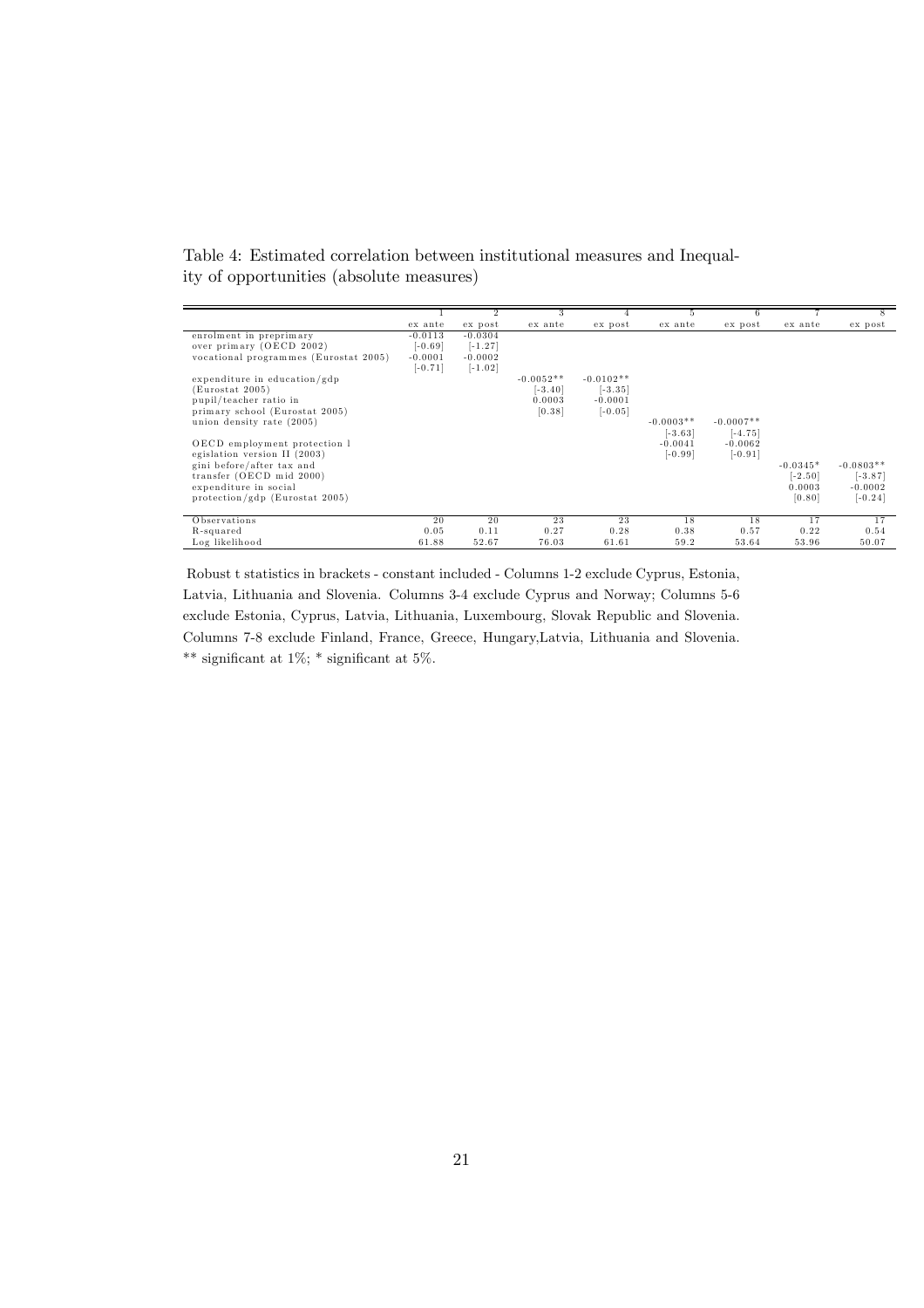

Figure 1 - Income inequality according to different data source (OECD and EUSILC)

Sources: authors's calculations and http://stats.oecd.org

Gini OECD Gini EUSILC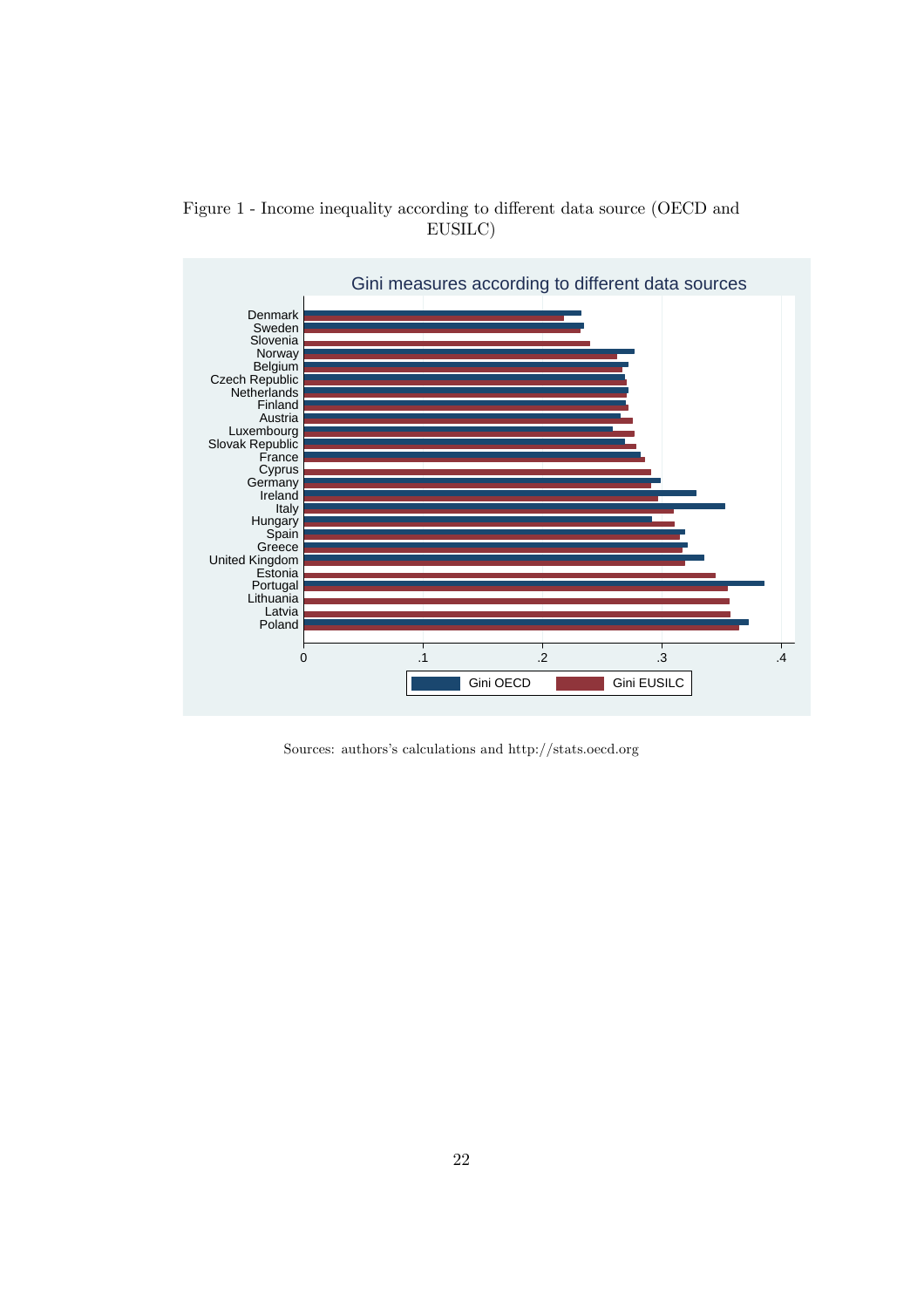



Sources: authors's calculations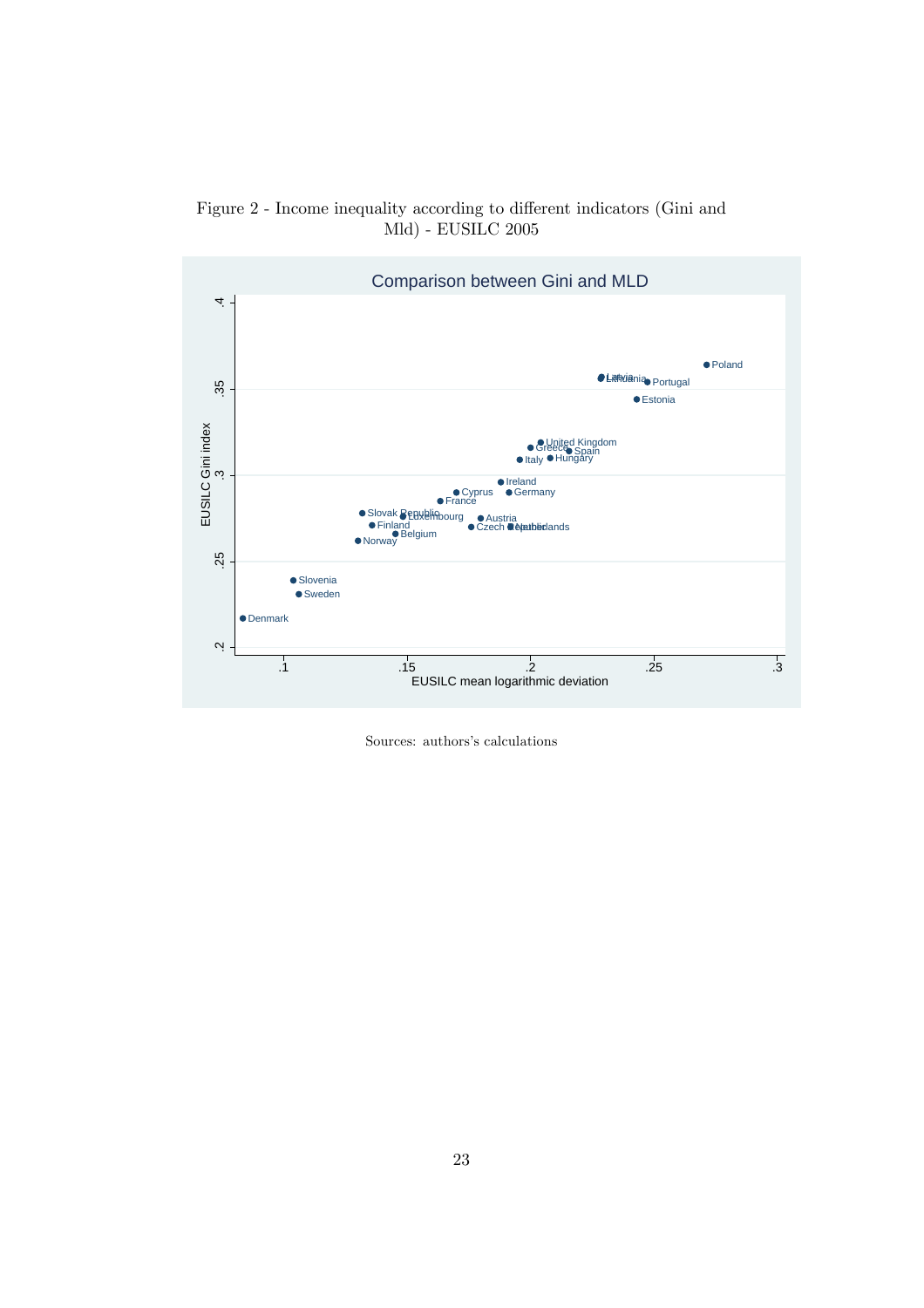

Figure 3 - Absolute opportunity inequality: ex ante and ex post - EUSILC 2005

Sources: Authors's calculations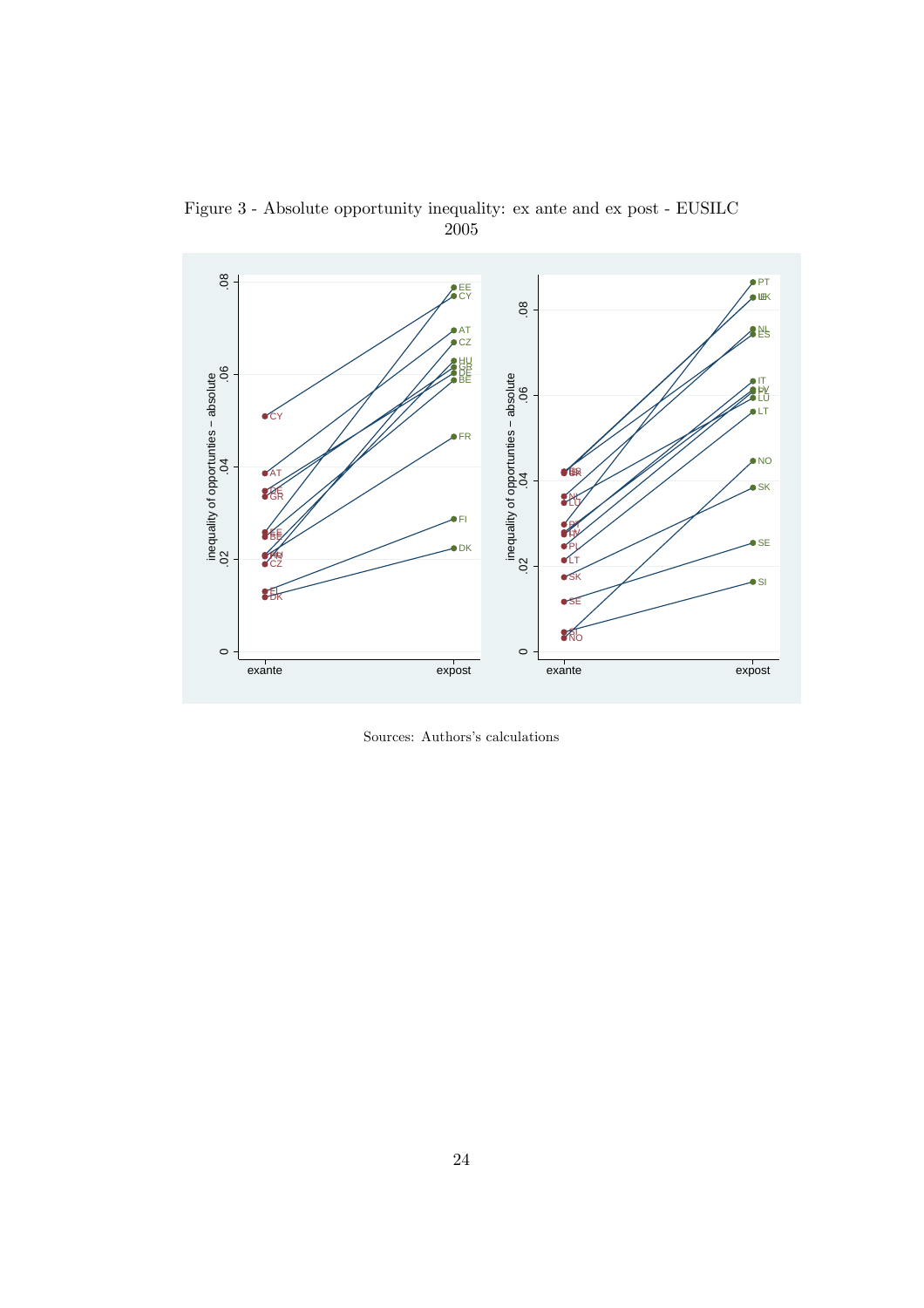

Figure 4 - Income inequality and ex ante opportunity inequality - EUSILC 2005

Sources: Authors's calculations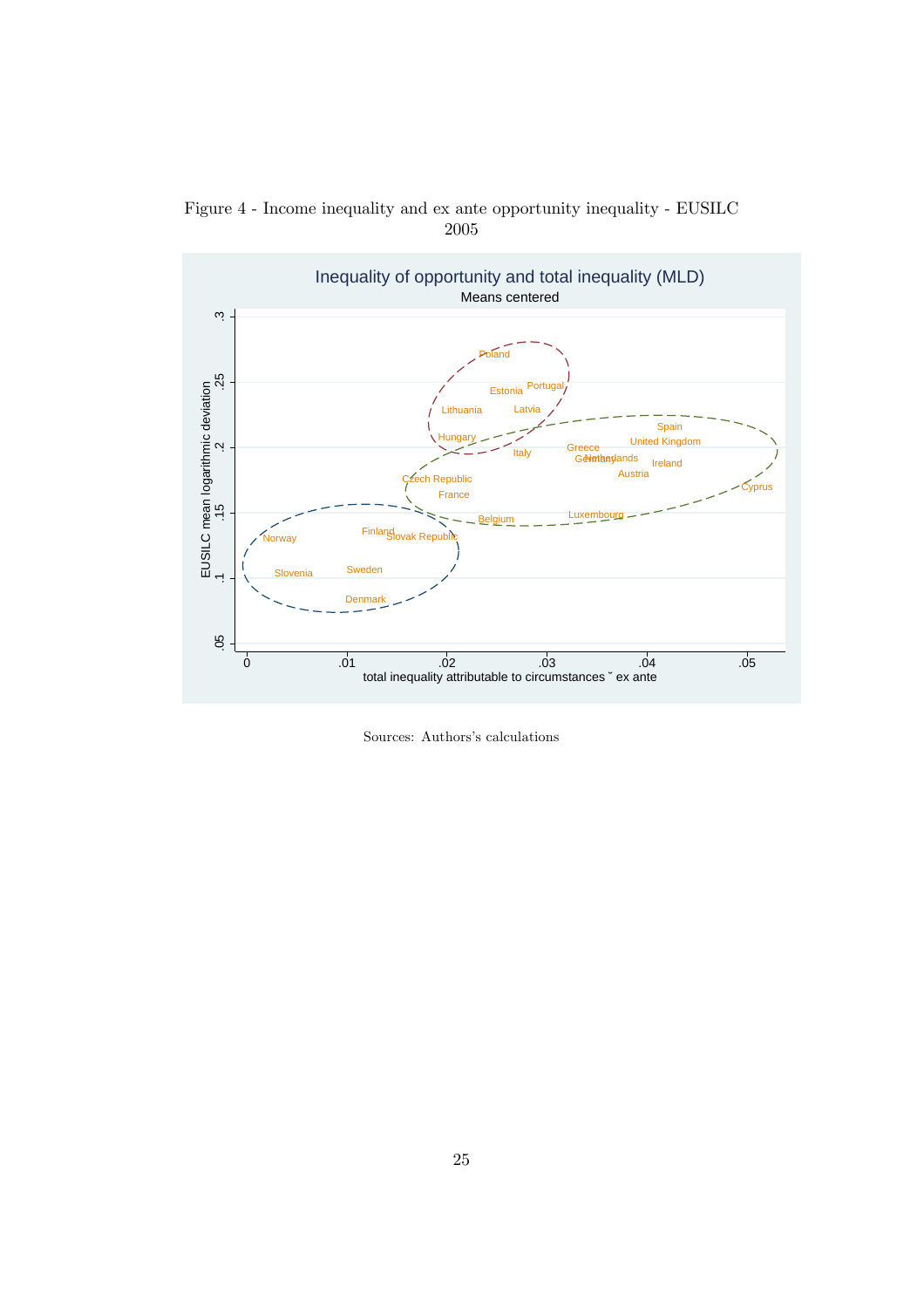

Figure 5 - Income inequality and ex post opportunity inequality - EUSILC 2005

Sources: Authors's calculations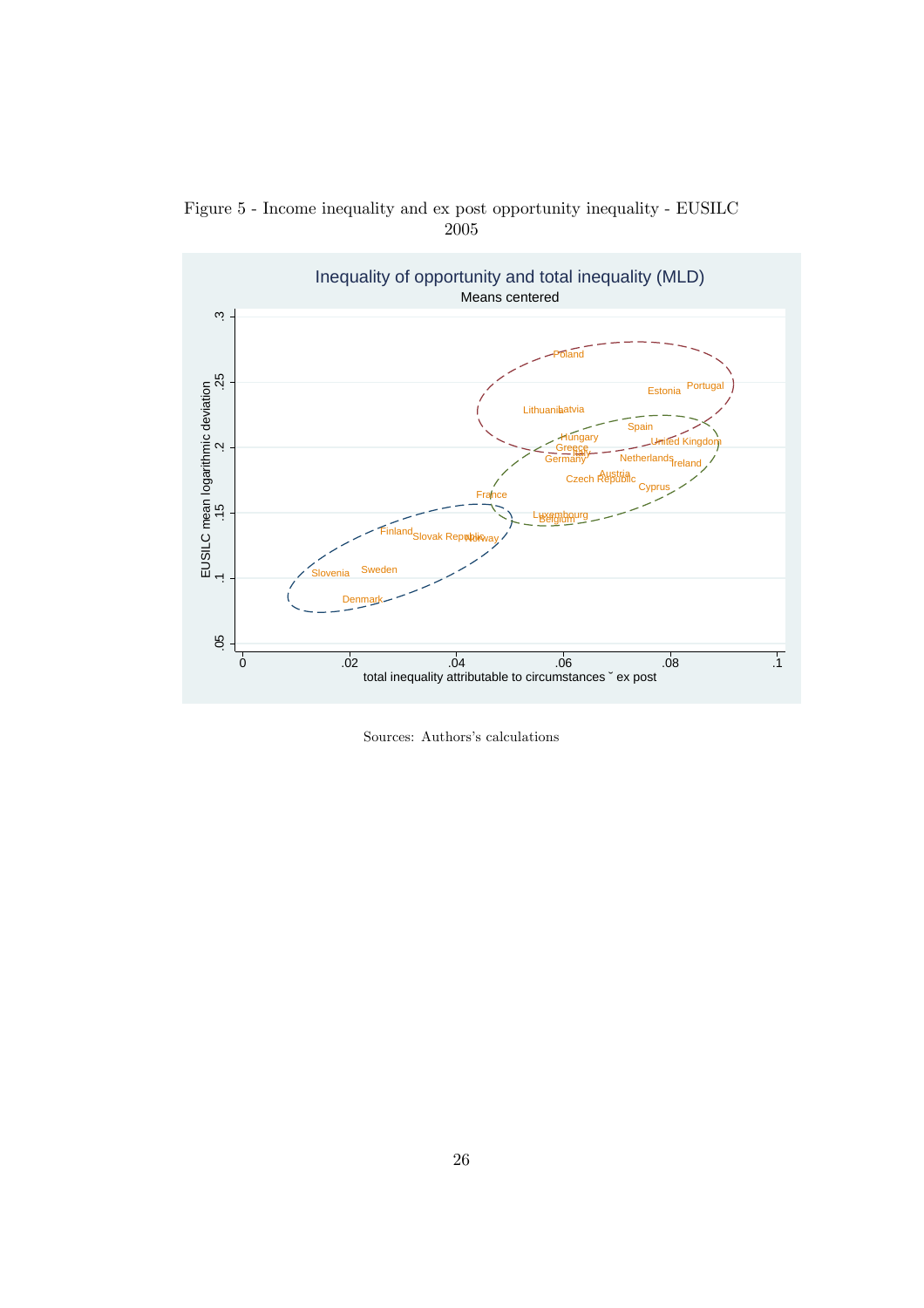



Sources: Authors's calculations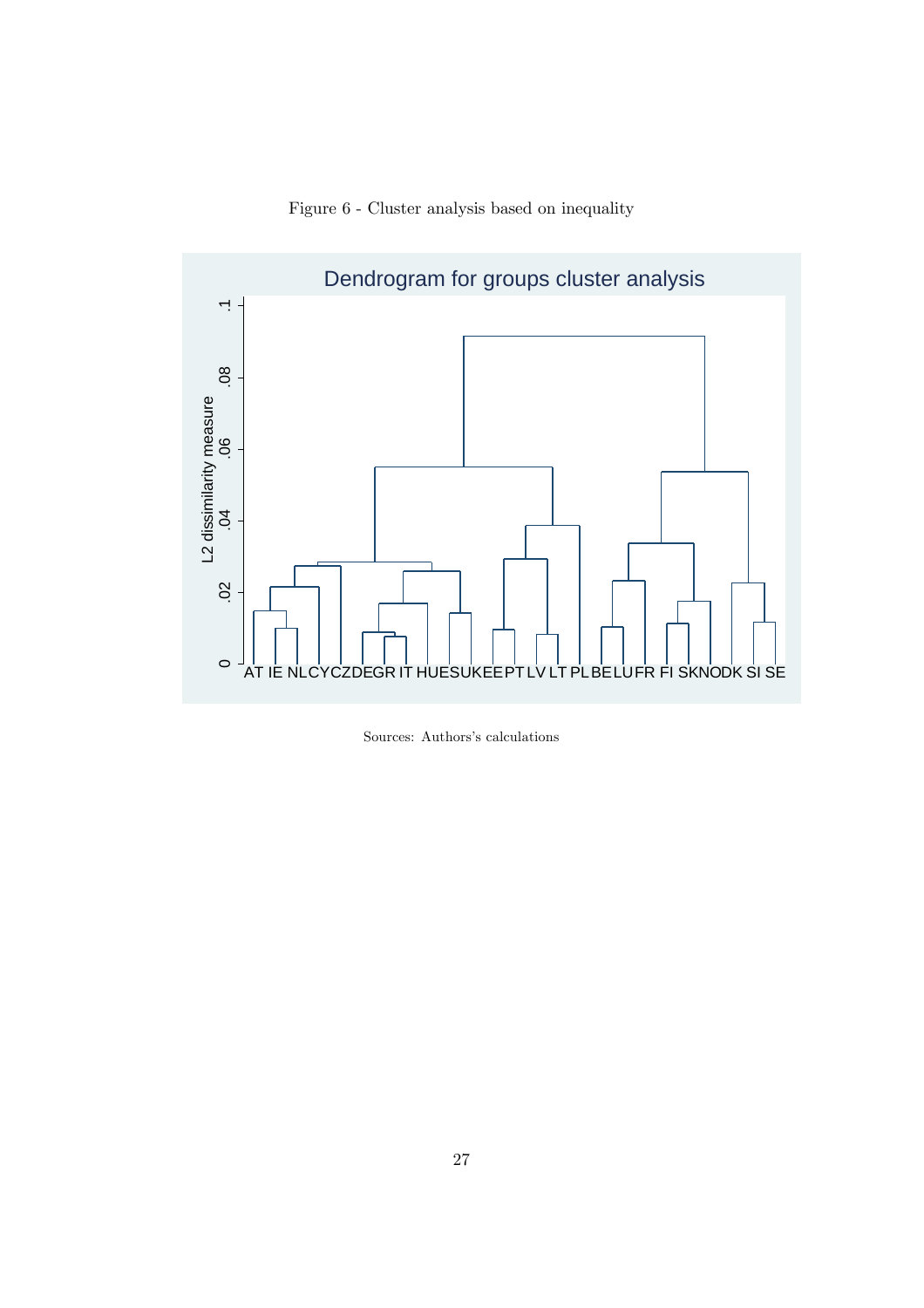

Figure 7 - Opportunity inequality and schooling

Sources: Authors's calculations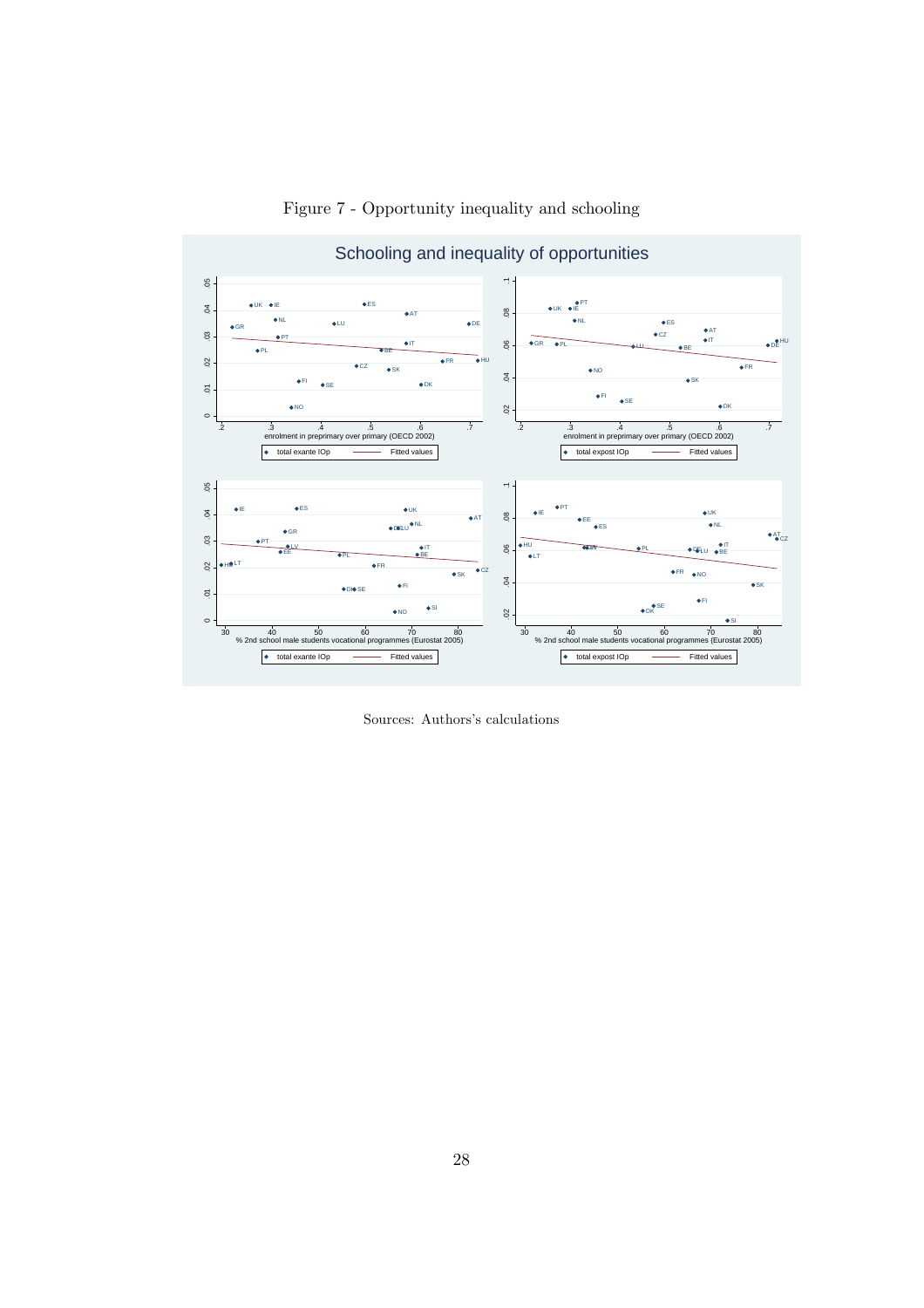

Figure 8 - Opportunity inequality and educational resources

Sources: Authors's calculations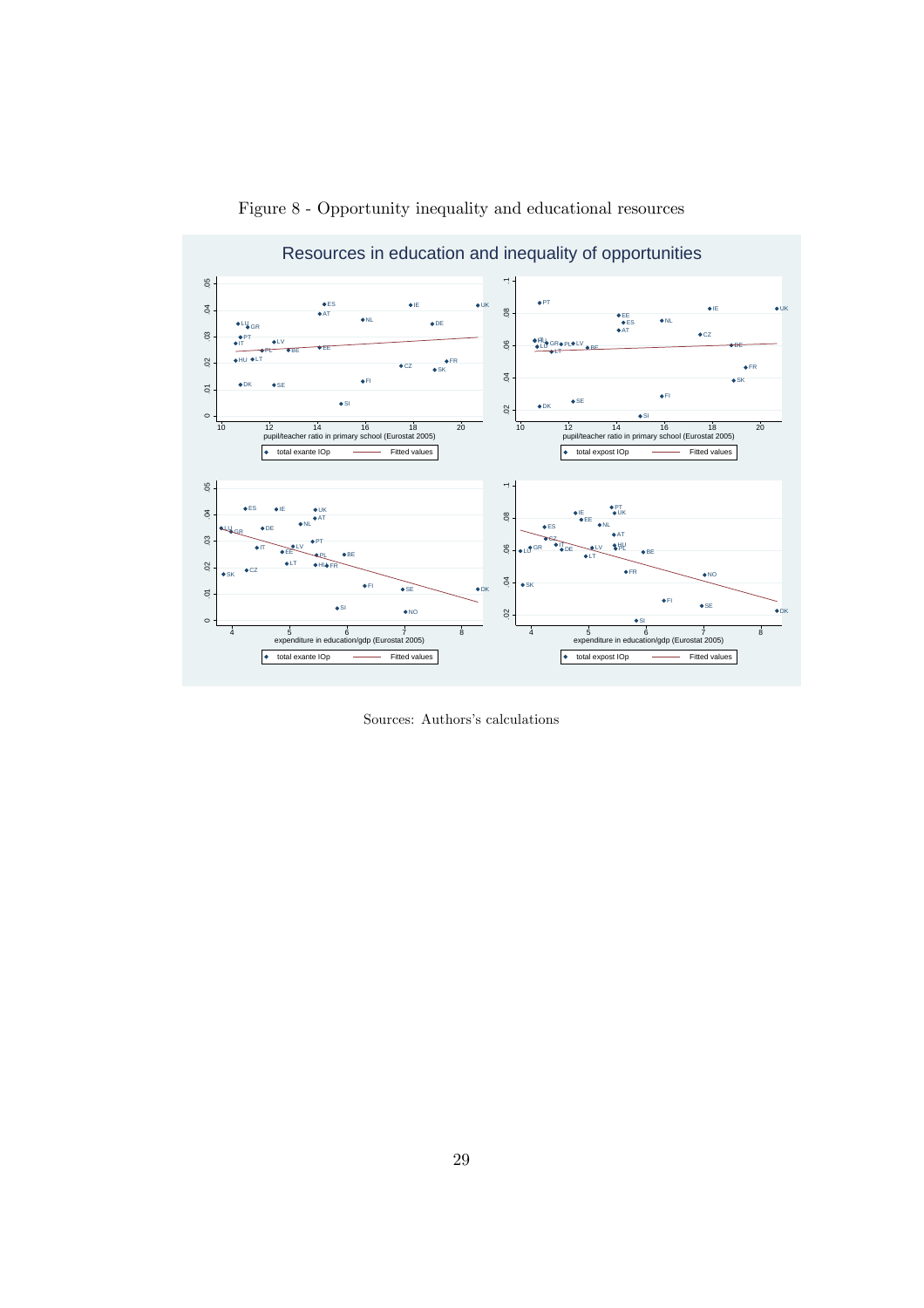

Figure 9 - Opportunity inequality and labour market institutions

Sources: Authors's calculations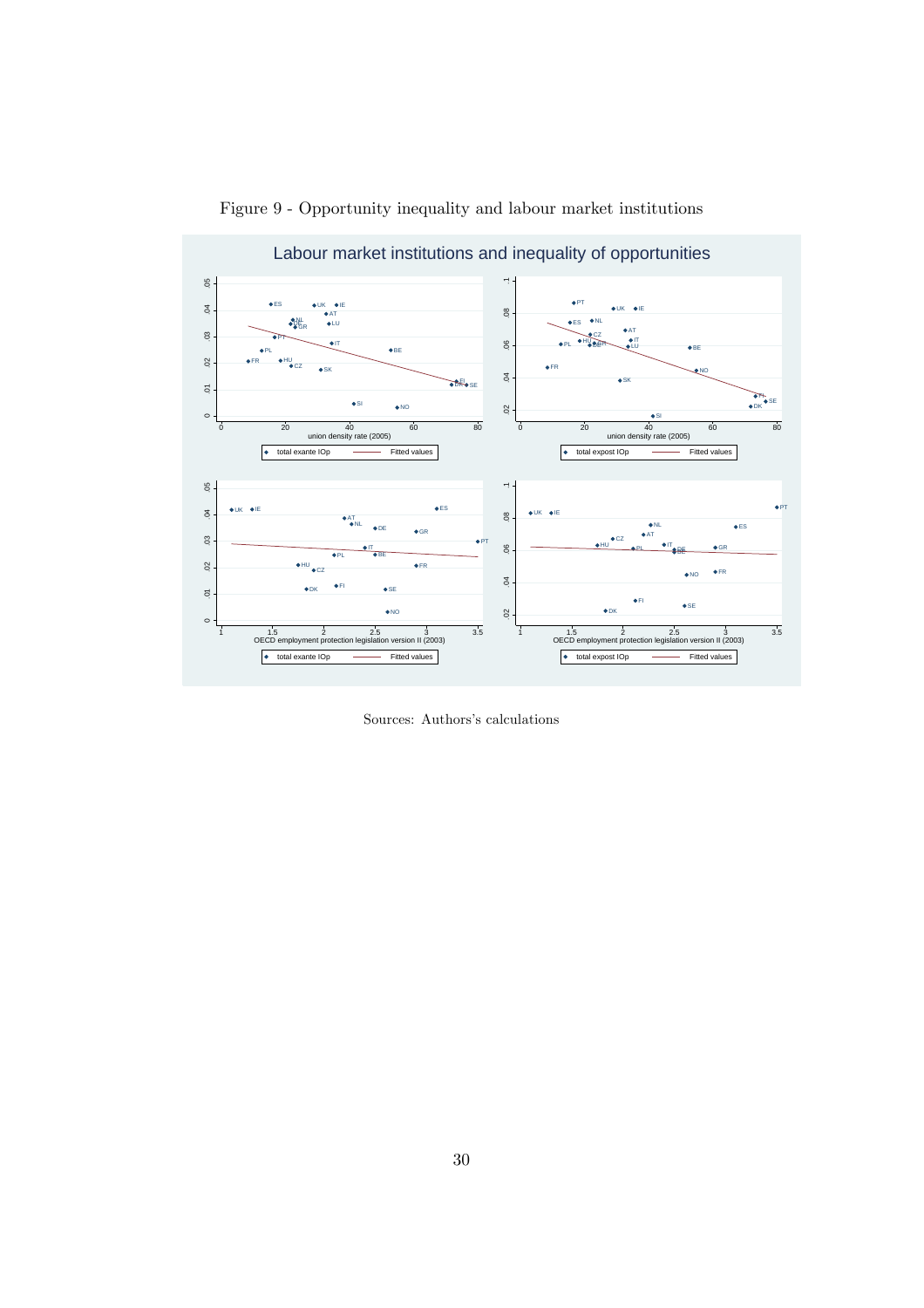

Figure 10 - Opportunity inequality and the role of fiscal redistributione

Sources: Authors's calculations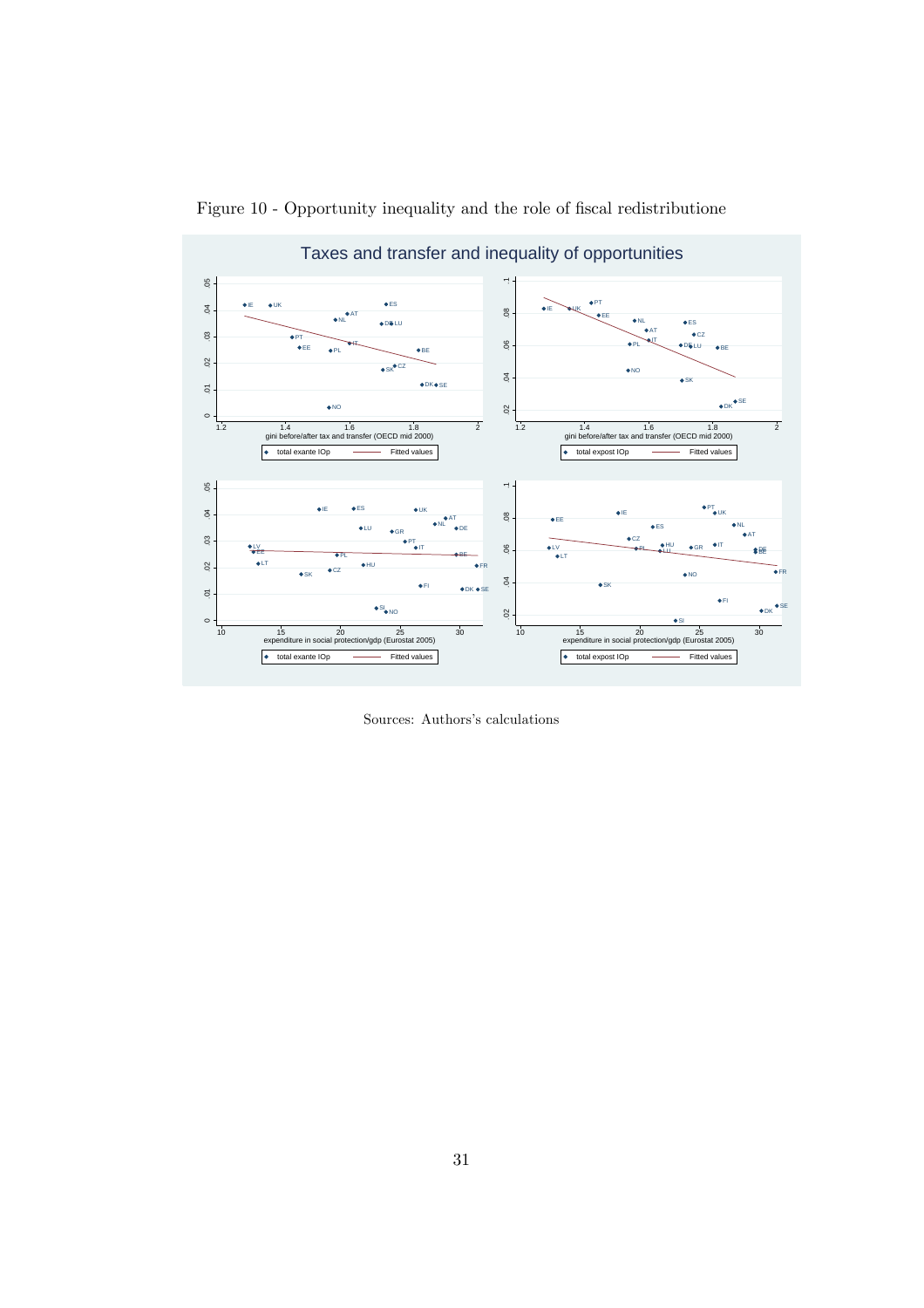# 5 Appendix

| country              | mean(x) | sd(x)   | female | foreign | not densely | m(age) | sd(age) | education |                |      | N      |
|----------------------|---------|---------|--------|---------|-------------|--------|---------|-----------|----------------|------|--------|
|                      |         |         |        |         | pop         |        |         |           | $\overline{2}$ | 3    |        |
| AT                   | 18246.1 | 9001.4  | 0.51   | 0.11    | 0.27        | 43.3   | 8.0     |           | 0.69           | 0.31 | 4,558  |
| $\rm{B}\,\rm{E}$     | 21607.1 | 12577.9 | 0.44   | 0.10    | 0.51        | 43.3   | 7.8     | 0.0052    | 0.51           | 0.49 | 2,995  |
| <b>CY</b>            | 13286.8 | 6507.7  | 0.45   | 0.13    | 0.58        | 43.4   | $8.3$   | 0.0133    | 0.68           | 0.31 | 3,247  |
| CZ                   | 4468.7  | 2299.0  | 0.47   | 0.03    | 0.31        | 43.9   | 8.8     |           | 0.84           | 0.16 | 2.696  |
| DE                   | 19603.9 | 10056.1 | 0.55   | 0.05    | 0.43        | 44.2   | 7.4     |           | 0.48           | 0.52 | 7,421  |
| DK                   | 19673.5 | 8300.3  | 0.50   | 0.04    | 0.32        | 44.3   | 8.5     |           | 0.64           | 0.36 | 2,649  |
| EE                   | 3808.8  | 2618.4  | 0.53   | 0.15    | 0.32        | 44.5   | 8.0     |           | 0.56           | 0.44 | 2,801  |
| $_{\rm ES}$          | 14096.9 | 8102.7  | 0.41   | 0.06    | 0.49        | 42.7   | $8.3$   |           | 0.66           | 0.34 | 9,496  |
| FI                   | 20982.7 | 10183.7 | 0.49   | 0.02    | 0.23        | 45.2   | 8.5     |           | 0.59           | 0.41 | 3.798  |
| FR                   | 19463.9 | 10138.8 | 0.48   | 0.11    | 0.44        | 43.5   | 8.2     |           | 0.67           | 0.33 | 6,558  |
| GR.                  | 13771.9 | 8412.7  | 0.37   | 0.09    | 0.40        | 42.9   | 8.4     |           | 0.70           | 0.30 | 3,812  |
| HU                   | 3589.7  | 2151.5  | 0.51   | 0.02    | 0.32        | 42.8   | 8.5     | 0.0025    | 0.82           | 0.17 | 5,210  |
| IE                   | 23497.2 | 12849.7 | 0.62   | 0.11    | 0.36        | 44.7   | $8.3\,$ |           | 0.57           | 0.43 | 3,446  |
| <b>IT</b>            | 18726.1 | 13843.6 | 0.42   | 0.05    | 0.35        | 43.0   | 8.1     | 0.0039    | 0.77           | 0.22 | 15,562 |
| LT                   | 3081.6  | 2349.5  | 0.53   | 0.06    | 0.45        | 44.6   | 7.9     |           | 0.37           | 0.63 | 3.170  |
| ${\rm L}\, {\rm U}$  | 30182.1 | 14510.6 | 0.44   | 0.50    | 0.46        | 41.4   | 8.1     |           | 0.68           | 0.32 | 2,365  |
| LV                   | 2939.6  | 2099.4  | 0.55   | 0.16    | 0.51        | 43.7   | 8.2     | 0.0010    | 0.62           | 0.38 | 2,104  |
| ΝL                   | 18546.1 | 8591.0  | 0.51   | 0.05    |             | 43.7   | 8.6     |           | 0.57           | 0.43 | 3,637  |
| NO                   | 20594.8 | 9874.7  | 0.48   | 0.06    | 0.51        | 43.7   | 8.7     | 0.0004    | 0.57           | 0.43 | 2,503  |
| ΡL                   | 3690.3  | 2561.9  | 0.46   | 0.00    | 0.39        | 42.9   | 7.8     | 0.0026    | 0.75           | 0.25 | 9.377  |
| ${\rm P\,T}$         | 9094.9  | 6268.2  | 0.45   | 0.02    | 0.35        | 43.2   | 8.4     |           | 0.87           | 0.13 | 3.057  |
| ${\bf S} \, {\bf E}$ | 19452.9 | 8256.4  | 0.49   | 0.10    | 0.19        | 44.5   | 8.9     |           | 0.57           | 0.43 | 2,435  |
| <b>SI</b>            | 9596.1  | 4124.1  | 0.48   | 0.11    |             | 42.3   | 7.9     |           | 0.77           | 0.23 | 2,623  |
| $\rm S\,K$           | 3732.0  | 3183.4  | 0.49   | 0.02    | 0.28        | 43.8   | 8.0     |           | 0.80           | 0.20 | 4,070  |
| UK                   | 23861.1 | 13872.2 | 0.51   | 0.09    | 0.73        | 44.0   | 8.6     |           | 0.55           | 0.45 | 5,421  |

Table 5: Summary statistics on main individual variables

The columns of this table show the following statistics: 1. average post tax individual income; 2 standard deviation of post tax individual incomes; 3 percentage of females; 4. percentage of foreign born; 5. percentage of individuals not living in a densely populated area; 6. average age; 7 age standard deviation; 8 percentage of individuals with no education; 9 percentage of individuals with primary or secondary school degree ; 10 percentage of individuals with higher degree. 11 number of observations.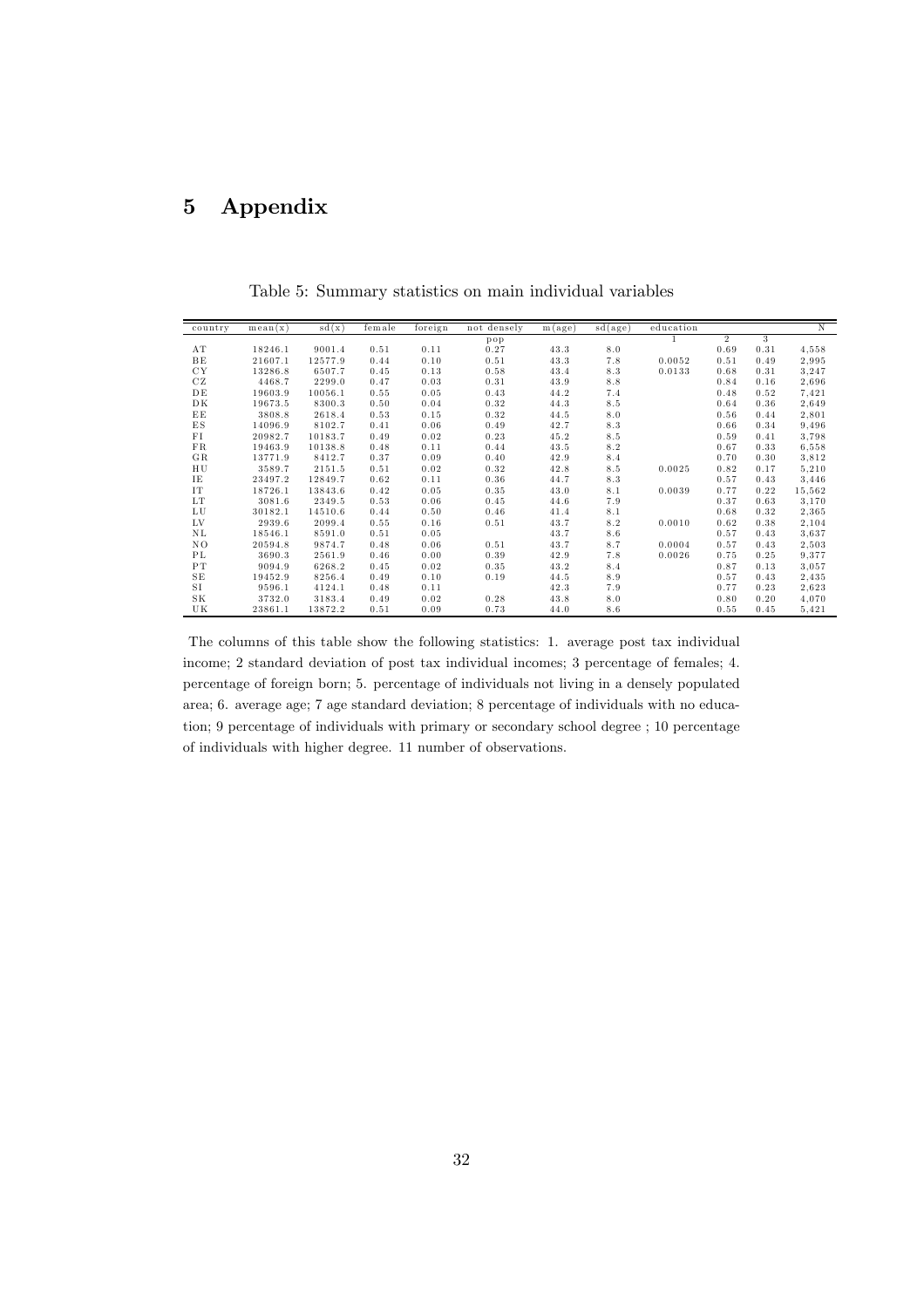| country | education |                |                | occupation |                |      | Ν      |
|---------|-----------|----------------|----------------|------------|----------------|------|--------|
|         | T         | $\overline{2}$ | $\overline{3}$ | 1          | $\overline{2}$ | 3    |        |
| AΤ      | 0.00      | 0.93           | 0.07           | 0.09       | 0.31           | 0.59 | 4,558  |
| ΒE      | 0.10      | 0.66           | 0.24           | 0.28       | 0.25           | 0.47 | 2,995  |
| CY      | 0.26      | 0.66           | 0.08           | 0.08       | 0.30           | 0.62 | 3,247  |
| CZ      | 0.00      | 0.89           | 0.11           | 0.13       | 0.17           | 0.70 | 2,696  |
| DΕ      | 0.00      | 0.65           | 0.35           | 0.25       | 0.23           | 0.52 | 7,421  |
| DK      | 0.00      | 0.78           | 0.22           | 0.22       | 0.30           | 0.48 | 2,649  |
| ΕE      | 0.01      | 0.70           | 0.29           | 0.15       | 0.10           | 0.75 | 2,801  |
| ΕS      | 0.20      | 0.69           | 0.11           | 0.12       | 0.28           | 0.60 | 9,496  |
| FI      | 0.03      | 0.80           | 0.17           | 0.17       | 0.32           | 0.52 | 3,798  |
| FR      | 0.04      | 0.86           | 0.10           | 0.16       | 0.29           | 0.55 | 6,558  |
| GR.     | 0.24      | 0.67           | 0.09           | 0.14       | 0.51           | 0.35 | 3,812  |
| ΗU      | 0.01      | 0.85           | 0.15           | 0.10       | 0.22           | 0.68 | 5,210  |
| ΙE      | 0.02      | 0.84           | 0.15           | 0.38       | 0.14           | 0.48 | 3,446  |
| IΤ      | 0.10      | 0.86           | 0.04           | 0.19       | 0.24           | 0.58 | 15,562 |
| LT      | 0.04      | 0.69           | 0.28           | 0.12       | 0.11           | 0.77 | 3,170  |
| LU      | 0.05      | 0.76           | 0.19           | 0.22       | 0.23           | 0.55 | 2,365  |
| LV      | 0.01      | 0.75           | 0.23           | 0.13       | 0.10           | 0.77 | 2,104  |
| ΝL      | 0.00      | 0.82           | 0.18           | 0.41       | 0.20           | 0.39 | 3.637  |
| NO      | 0.00      | 0.56           | 0.44           | 0.25       | 0.30           | 0.45 | 2,503  |
| РL      | 0.11      | 0.80           | 0.09           | 0.11       | 0.36           | 0.53 | 9,377  |
| PT      | 0.34      | 0.63           | 0.03           | 0.08       | 0.31           | 0.61 | 3,057  |
| SΕ      | 0.00      | 0.80           | 0.20           |            |                |      | 2,435  |
| SI      | 0.03      | 0.88           | 0.10           | 0.11       | 0.27           | 0.61 | 2,623  |
| SΚ      | 0.00      | 0.89           | 0.11           | 0.14       | 0.14           | 0.72 | 4,070  |
| UΚ      | 0.50      | 0.16           | 0.34           |            |                |      | 5,421  |

Table 6: Summary statistics on main parental variables

The columns of this table show the following statistics: 1. percentage of individuals who have at least one of the parents employed in the categories 8000 and 9000 of the ISCO88 classification; 2. percentage of individuals who have at least one of the parents employed in categories from 5000 to 7000 of the ISCO88 classification; 3. percentage of individuals who have at least one of the parents employed in categories 1000 to 4000 of the ISCO88 classification (see the text for further details); 4. percentage of individuals who have both parents with no education; 5. percentage of individuals who have at least one of the parents with primary or secondary school degree; 6 . percentage of individuals who have at least one of the parents with post-secondary or higher degree; 7. number of observations available for the parental education variable.

| Table 7: Tax rate in Cyprus                 |                |
|---------------------------------------------|----------------|
| Taxable income in euro                      | tax rate       |
| 15054 - 22580<br>22581 - 30107<br>$30108 -$ | 20<br>25<br>30 |

Source: http://www.mof.gov.cy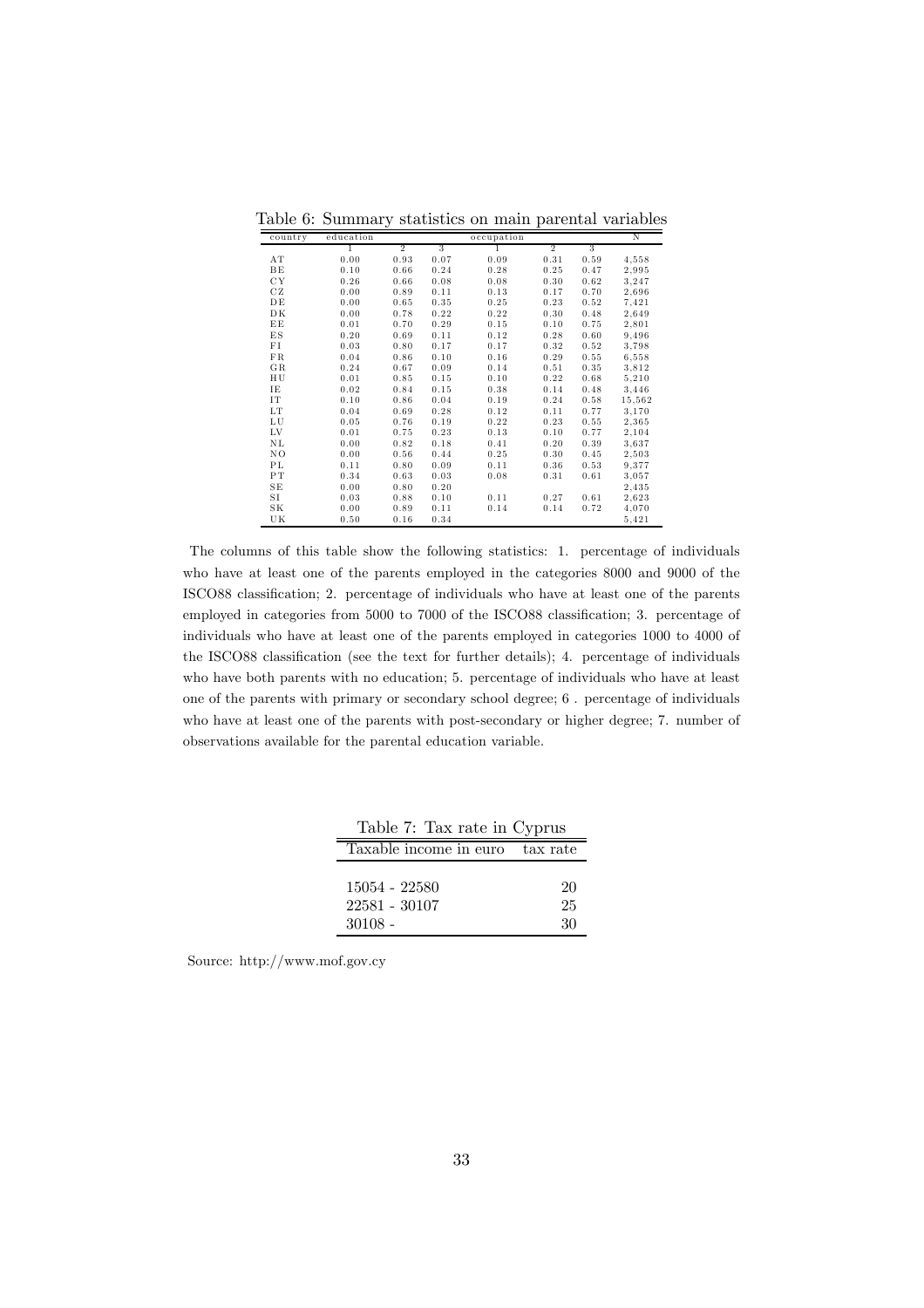| Table 8: Tax rate in Denmark |          |
|------------------------------|----------|
| Taxable income in euro       | tax rate |
| 0 - 3250                     | 0        |
| 32501 - 6500                 | 13.3     |
| 65001 - 9750                 | 19.2     |
| 97501 - 13000                | 24.1     |
| 130001 - 16250               | 27.6     |
| 162501 - 19500               | 28.7     |
| 195001 - 26000               | 30.4     |
| 260001 - 32500               | 32.7     |
| 325001 - 39000               | 34.5     |
| 390001 - 45500               | 36.2     |
| 455001 - 52000               | 38.9     |
| 520001 - 65000               | 42.3     |
| 650001 - 97500               | 48.4     |
| 975001 - 130000              | 53       |
| 130001                       | 59.2     |

Source: www.skm.dk.

| Table 9: Tax rate in Finland |          |
|------------------------------|----------|
| Taxable income in euro       | tax rate |
|                              |          |
| 12200 - 17000                | 9        |
| 17001 - 20000                | 14       |
| 20001 - 32800                | 19.5     |
| 32801 - 58200                | 25       |
| 58201 -                      | 32.5     |

Source: www.vero.fi.

| Table 10: Tax rate in Hungary   |    |
|---------------------------------|----|
| Taxable income in euro tax rate |    |
| $1 - 5960$                      | 18 |
| $5961 -$                        | 38 |

Source: www.worldwide-tax.com.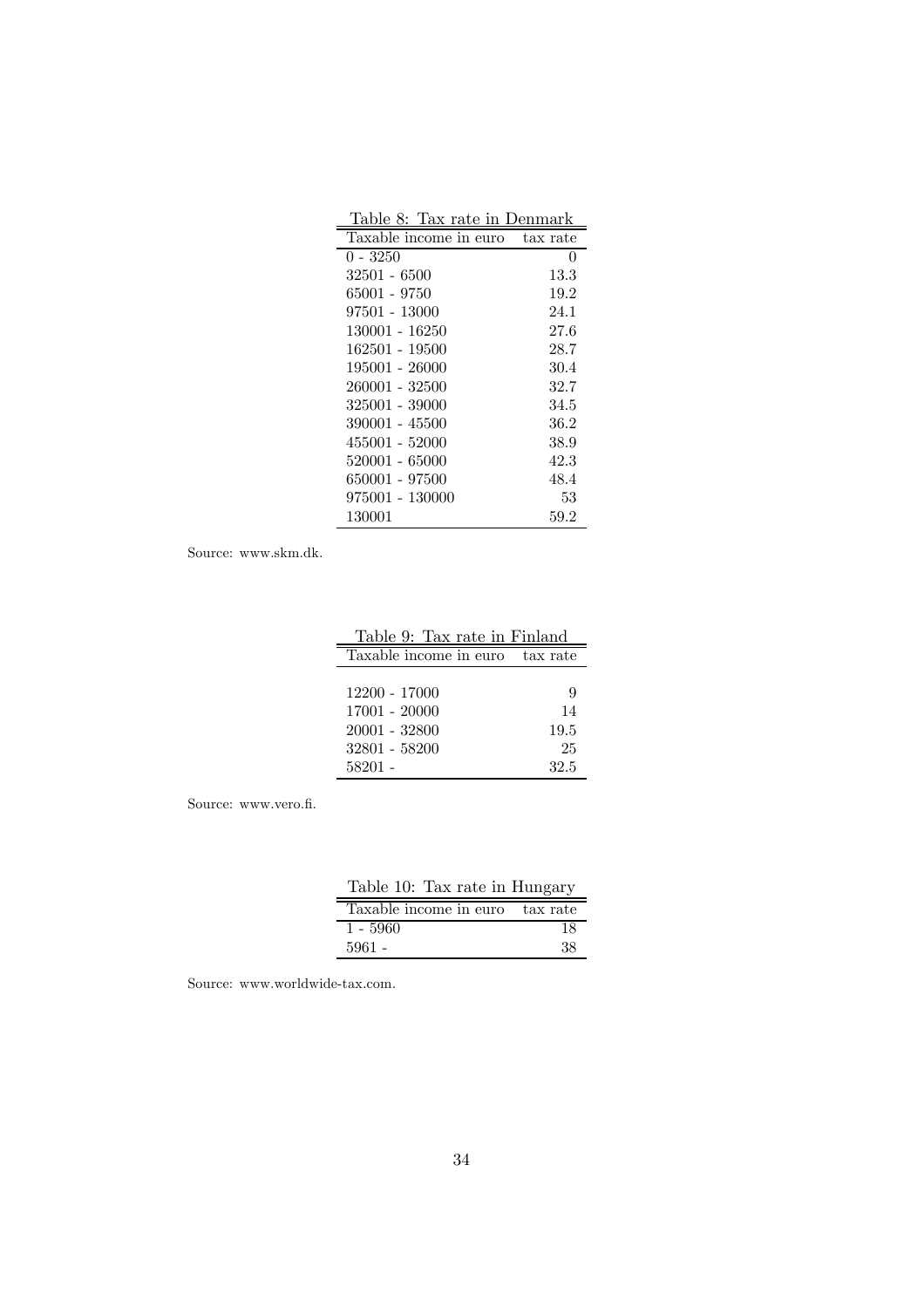Table 11: Tax rate in the Netherlands

| Taxable income in euro | tax rate |
|------------------------|----------|
| 1 - 16265              |          |
| 16266 - 29543          | 7.95     |
| 29544 - 50652          | 42       |
| $50653 -$              | 52       |

Source: OECD.

|  |  |  |  |  | Table 12: Tax rate in Norway |
|--|--|--|--|--|------------------------------|
|--|--|--|--|--|------------------------------|

| Taxable income in NOK | tax rate |
|-----------------------|----------|
| lower limit.          | tax rate |
| 0                     | 0.0      |
| 29600 - 43022         | 25.0     |
| 43023 - 65999         | 7.8      |
| 66000 - 102580        | 35.8     |
| 102581 - 185160       | 27.1     |
| 185161 - 380999       | $35.8\,$ |
| 381000 - 799999       | 47.8     |
| 800000                | 51.3     |

Source: www.Taxnorway.no.

#### References

Alesina, A. and La Ferrara, E. 2005. Preferences for Redistribution in the Land of Opportunities. Journal of Public Economics, 89: 897-931.

Arneson R. 1989. Equality of Opportunity for Welfare. Philosophical Studies, 56: 77-93.

Björklund A., Jäntti M. and Roemer J.E. 2010. Equality of opportunity and the distribution of long-run income in Sweden. mMimeo.

Bourguignon, F, Ferreira F.H.G. and Menendez, M. 2003. Inequality of Outcomes and Inequality of Opportunities in Brazil. DELTA Working Papers 24.

Bourguignon, F, Ferreira F.H.G. and Walton, M. 2007. Equity, Efficiency and Inequality Traps: A research Agenda. Journal of Economic Inequality 5: 235-256.

Brunello, G. and Checchi, D. 2007. Does School Tracking Affect Equality of Opportunity? New International Evidence, Economic Policy, 52: 781-861.

Checchi, D. and Garcia Penalosa, C. 2008. Labour Market Institutions and Income Inequality, Economic Policy, 23:601-649.

Checchi D. and Peragine V. 2009. Inequality of opportunity in Italy, Journal of Economic Inequality (forthcoming)

Cohen G. A. 1989 On the currency of egalitarian justice. Ethics, 99: 906-944.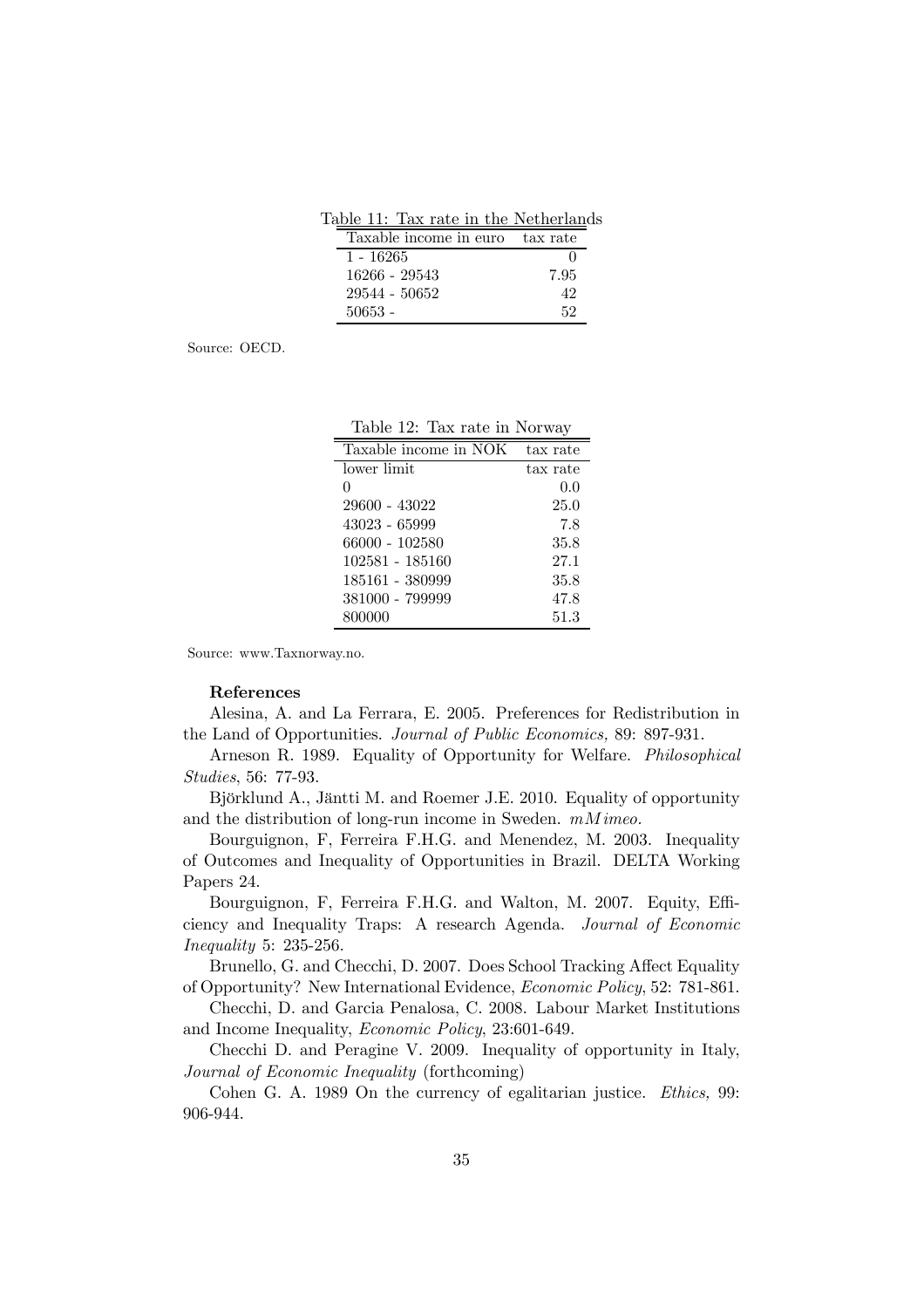Cowell, F. A. and Victoria-Feser, M.P. 1996a. Poverty measurement with contaminated data: A robust approach. European Economic Review, 40:1761—1771.

Cowell, F. A. and Victoria-Feser, M.P. 1996b. Robustness properties of inequality measures. Econometrica, 64:77—101.

Cowell, F. A. and Victoria-Feser, M.P. 2002. Welfare rankings in the presence of contaminated data. Econometrica, 70:1221—33.

Cunha, F. and J.Heckman. 2007. The Technology of Skill Formation. American Economic Review, 97:31-47.

Dardanoni V., Fields G., Roemer J. E. and Sanchez-Puerta M. L. 2006. How demanding should equality of opportunity be and how much we have achieved?, in Morgan S. L., Grusky D. B. and Fields G. Mobility and Inequality, Stanford University Press;

Dworkin R. 1981a,b What is equality? Part1: Equality of welfare. Part2: Equality of resources. Philos Public Affairs 10, 185- 246, 283-345.

Ferreira F. H. G., Gignoux J. 2008. The measurement of inequality of opportunity: Theory and an application to Latin America. The World Bank Policy Research working paper n.4659;

Fleurbaey M. 1995. Three solutions for the compensation problem, Journal of Economic Theory, 65: 505- 521.

Fleurbaey M. 2008. Fairness, responsibility and welfare. Oxford University Press.

Fleurbaey M. and Peragine V. 2009 Ex ante versus ex post equality of opportunity ECINEQ working paper n.141/2009

Foster J.E. and Shneyerov A.A. 2000 Path Independent Inequality Measures. J. Econ. Theory, 91, 199-222.

Hall, P. and D. Soskice. 2001.Varieties of capitalism: the institutional foundations of comparative advantage. Oxford University Press

Hanushek, E. and L.Wößmann. 2006. Does Educational Tracking Affect Performance and Inequality? Differences-In-Differences Evidence Across Countries. Economic Journal, 116: C63-C76.

Heckman, J. J., Krueger, A. B., & Friedman, B. M. 2002. Inequality in America: what role for human capital policies? Cambridge, Mass.: MIT Press.

Kranich, L. 1996. Equitable Opportunities: An Axiomatic Approach, Journal of Economic Theory, 71: 131-147.

Lefranc A., Pistolesi N. and Trannoy A. 2008. Inequality of opportunity vs inequality of outcomes: are western societies all alike? Review of Income and Wealth, 54:513-546.

Luongo P. and V. Peragine. 2009. The implication of partial observability of circumstances on the measurement of EOp. Mimeo.

Moreno-Ternero J. 2007 On the design of equal-opportunity policies, Investigaciones económicas, 31: 351-374.

OECD 2004. Economic Outlook. Paris.